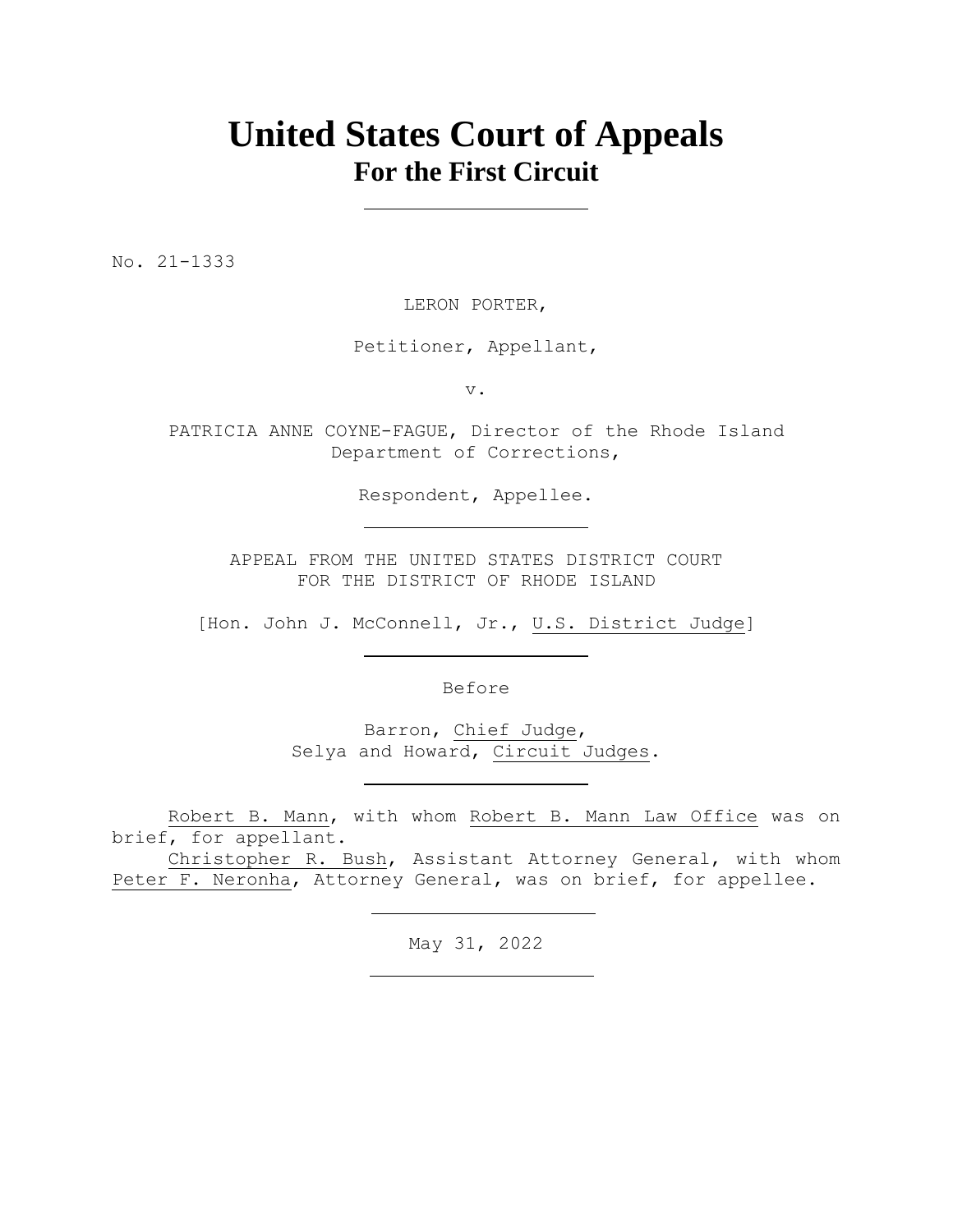**SELYA**, **Circuit Judge**. No right is more fundamental to our criminal justice system than the right of a defendant to a fair trial. Over time, the Supreme Court has woven a tapestry of rules designed to protect that right. An important strand in the weave of that tapestry is laid out in Batson v. Kentucky, 476 U.S. 79 (1986), under which a defendant may challenge a prosecutor's peremptory strike of a prospective juror as racially discriminatory.

In this habeas case, petitioner-appellant Leron Porter, a Rhode Island state prisoner who is an African-American man convicted of murder and other crimes, claims that the prosecutor transgressed the Batson rule in the course of jury selection. The state supreme court disagreed, see State v. Porter (Porter I), 179 A.3d 1218, 1226-27 (R.I. 2018), and the petitioner sought federal habeas relief. The United States District Court for the District of Rhode Island held that the prosecutor had crossed the Batson line but that, under the rigorous standards applicable to habeas review, the decision of the state supreme court should not be disturbed. See Porter v. Coyne-Fague (Porter II), 528 F. Supp. 3d 2, 9-10 (D.R.I. 2021). The petitioner appeals.

This is the rare case in which the prosecutor's explanation for his peremptory strike was not race-neutral on its face and, thus, violated Batson. We hold that the decision of the state supreme court, however viewed, cannot withstand habeas

 $- 2 -$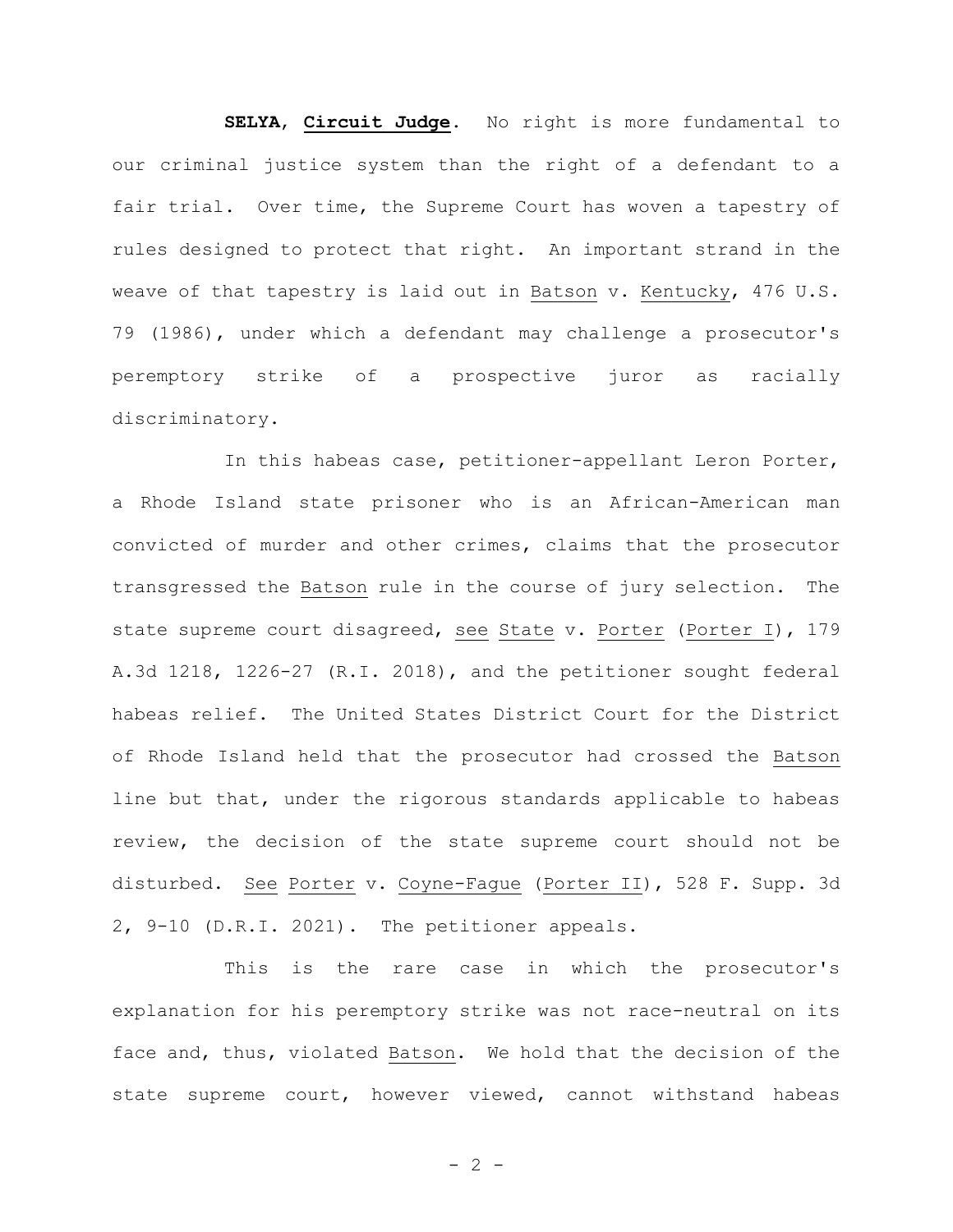review: that decision rests on either an unreasonable application of clearly established federal law, an unreasonable determination of the facts, or both. Consequently, we reverse the decision of the district court and remand with directions that the district court grant the habeas writ, ordering the state courts to vacate the petitioner's convictions and, unless he is tried anew within ninety days of the district court's order, to release him.

**I**

We briefly rehearse the relevant facts and travel of the case. We confine our factual recitation and analysis to the sole issue raised in the petitioner's application for habeas relief: whether the prosecution's strike of the only black prospective juror violated Batson. In the process, we draw upon the facts recited by the Rhode Island Supreme Court, supplemented by other facts in the record consistent with that recitation. See Companonio v. O'Brien, 672 F.3d 101, 104 (1st Cir. 2012).

Tiphany Tallo, a seventeen-year-old girl, was shot and killed during a violent brawl in a churchyard in Providence, Rhode Island on May 9, 2011. See Porter I, 179 A.3d at 1222. Jealousy between two women (Tiphany's sister and the petitioner's sister) over a man lay at the root of the strife. See id. As the melee intensified, witnesses say that they saw the petitioner fire a gun in Tiphany's direction, after which she "placed her hand on her chest . . . and collapsed." Id. Tiphany was pronounced dead at

- 3 -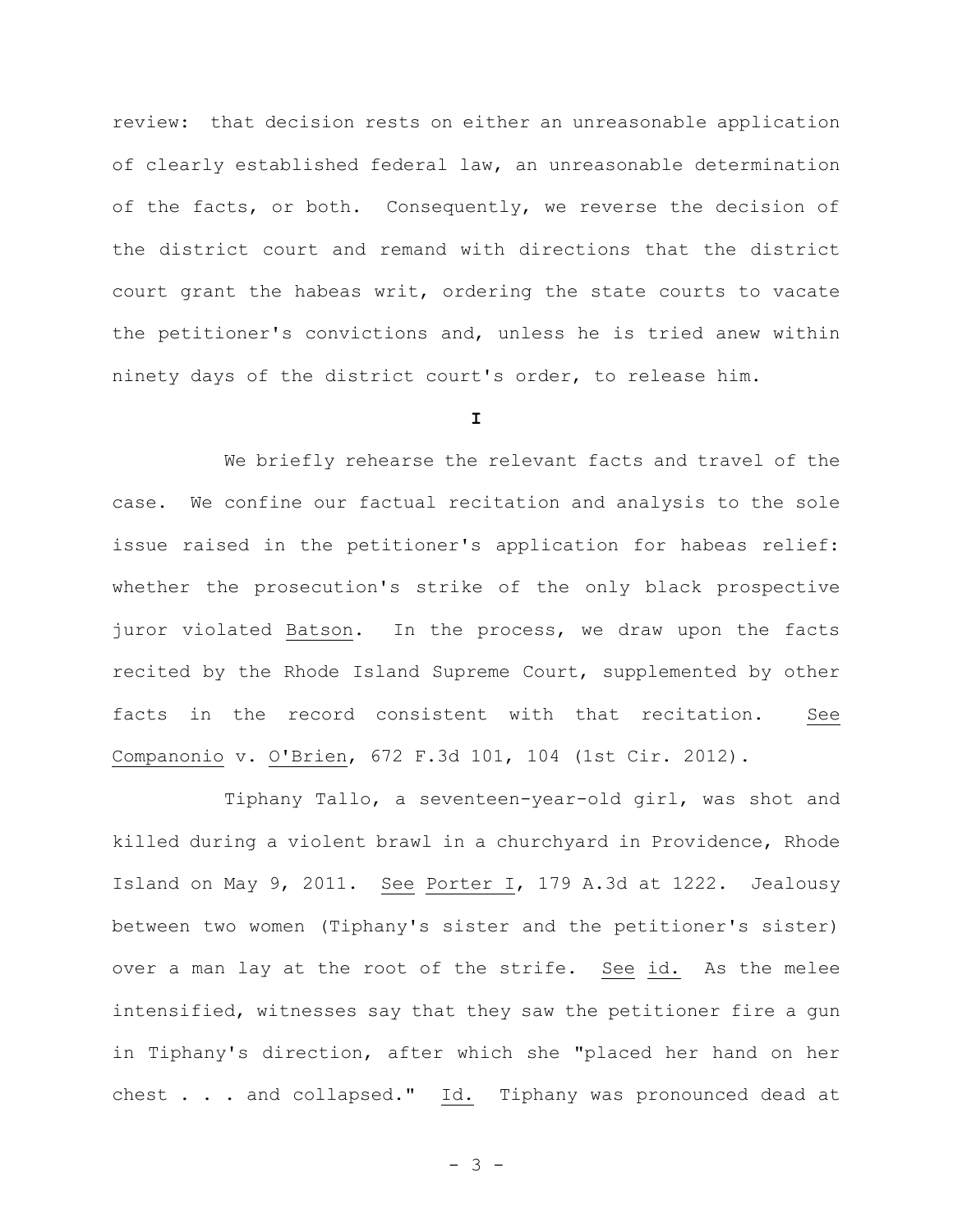a local hospital soon afterward and the petitioner (who had fled the scene) was apprehended. See id. at 1222-23. The authorities charged him with murder, various firearms offenses, and assault with a dangerous weapon. See id. at 1223.

In preparation for trial in Providence County Superior Court, jury selection took place in November of 2013. Juror 103 was an African-American male and, as counsel for both sides confirmed, was the only black person in the venire. Unprompted, Juror 103 requested to speak with the trial justice immediately upon being called by the clerk. See id. at 1225. In a sidebar conference, he stated that he was an institutional attendant at Eleanor Slater Hospital (a state institution) and that there was "considerable chatter about this case" at work. He explained that some patients at the hospital were inmates at a local correctional facility who "follow these cases" and were likely to discover his service on the jury. Id. Given the chatter about the case, he told the court, "chances are, regardless which way [the verdict] goes, I can find myself subject of either allegations or hostile treatment either from the staff or from patients." Id. at 1226 (alteration in original).

Pressed by the trial justice, Juror 103 affirmed that he was "not at all" biased or prejudiced in resolving the matter, but agreed with the trial justice that he had "concern" that he might face "blow-back at the facility regardless of what decision this

- 4 -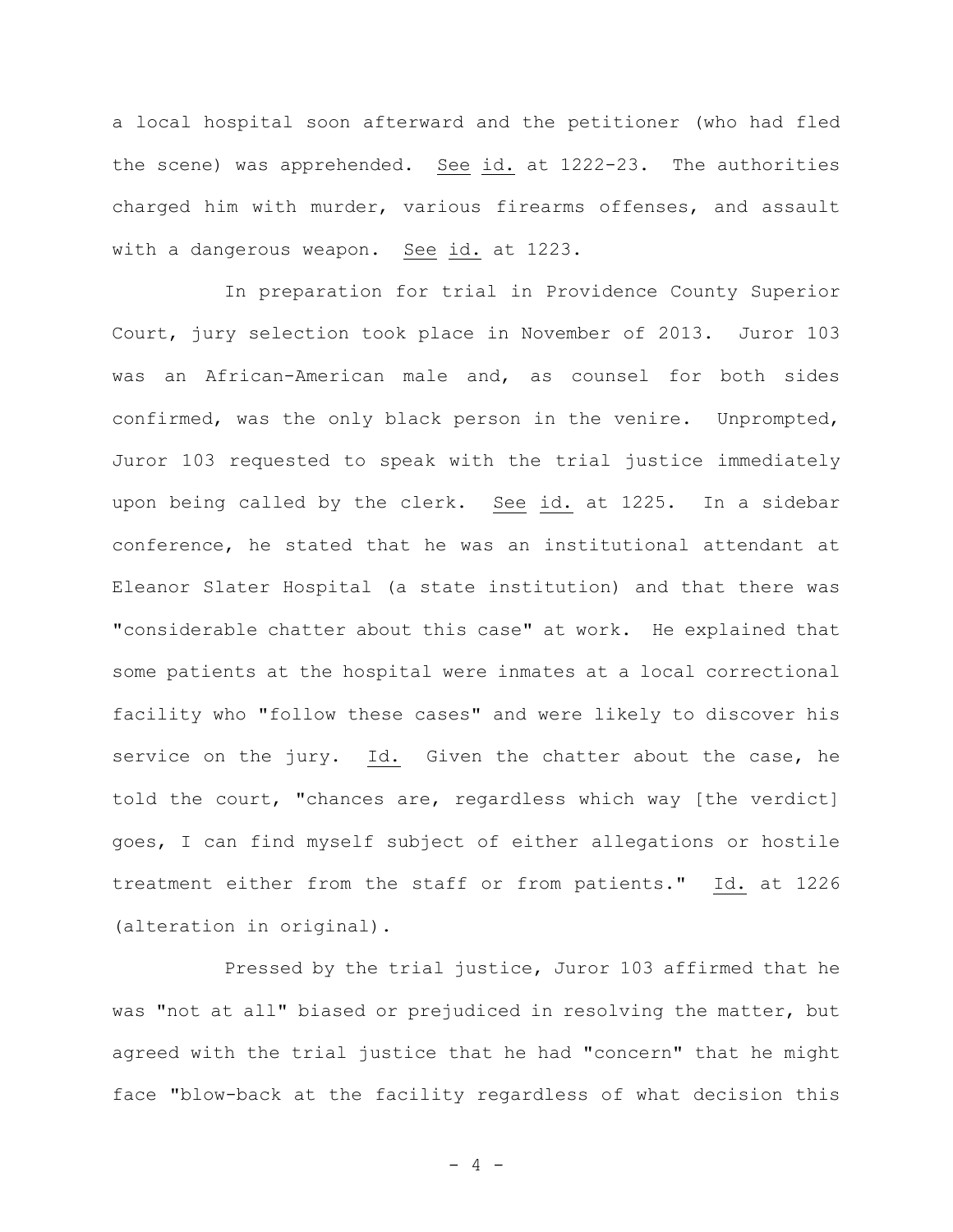jury makes." In response to additional questioning by the prosecutor, Juror 103 stated that his fear of workplace retaliation "would not affect [his] decision" or "affect [him] being fair" as a juror, "but it possibly could affect [his] life thereafter." Asked by the prosecutor whether he had "a concern that if [he] were to ultimately . . . vote guilty, and the jury came back guilty, . . . that [he] possibly could face retaliation because of that verdict," Juror 103 replied, "[a]bsolutely." He nonetheless concluded the sidebar discussion by reaffirming to the trial justice that he would be "a fair and impartial juror."

After a recess, the prosecutor exercised a peremptory strike as to Juror 103. Without being asked to justify the strike, the prosecutor volunteered the following explanation, which we recount at length because of its centrality to this appeal:

> The State submits that . . . [Juror 103] immediately asked for a sidebar discussion. During that ensuing discussion . . . the State focused on, and ultimately has concern with, and bases its challenge on articulating a race-based [sic] neutral reason for its challenge under Batson as to the following. Although the . . . juror did say he could be, quote, fair . . . the State bases its challenge on the following. The juror ultimately indicated that he has a feeling and is under the belief that as a consequence of his verdict, he may face repercussions, or he would face  $-$  and I think the words he used, Your Honor, was he would get blow-back, quoteunquote. Blow-back and concern, based on his verdict.

> Essentially, what he was saying is that  $-$  and, again, this is the State's take  $-$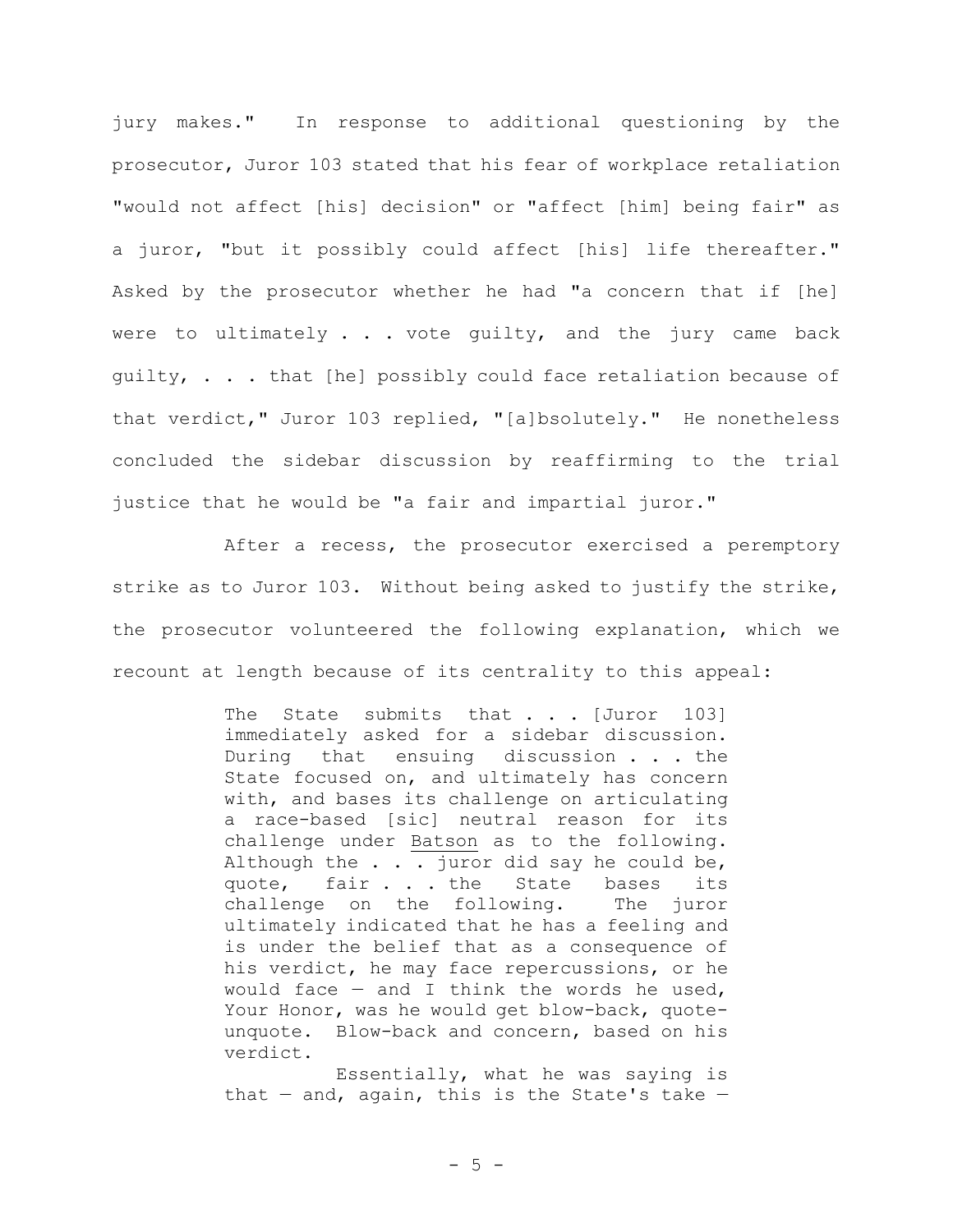he's a member of the African-American community, the defendant at the bar is a member of the African-American community, he's the only one on the panel who is, and if he were to vote guilty there could be consequences to it. And I would submit, respectfully, I may be wrong, but if he were to vote not guilty, I don't think he would have any consequence. I don't think he indicated — and I think, I would infer from the record that all of his concern is, quote, towards a guilty verdict. He never was asked that, but I would  $-$  as common sense indicates, how could it not [sic] be for a not guilty verdict?

Essentially, although he may have said he could deliver a verdict in this case, he expressed, as stated on the record, if the defendant was found guilty, . . . a person at the [correctional facility] that got word of that could cause him concern, and I think he actually used the words: They would find out, and it could affect me.

I think, based on that, the State submits that we have a reason that although he said he could deliver a verdict, quite frankly, I still think it's a concern for him, and based on that, we would ask to excuse the juror.

Defense counsel objected on Batson grounds, arguing that Juror 103 was being struck because he was "the only African[-American] on the panel" and "because the defendant is an African-American."

The trial justice then stated that his "job at this point is to determine whether or not the State's explanation is a raceneutral explanation" and whether that explanation "is a credible explanation." The trial justice remarked that "if [he] were a lawyer in [the prosecutors'] seat, [he] would not want this juror on [his] trial either, and it would not be for race reasons at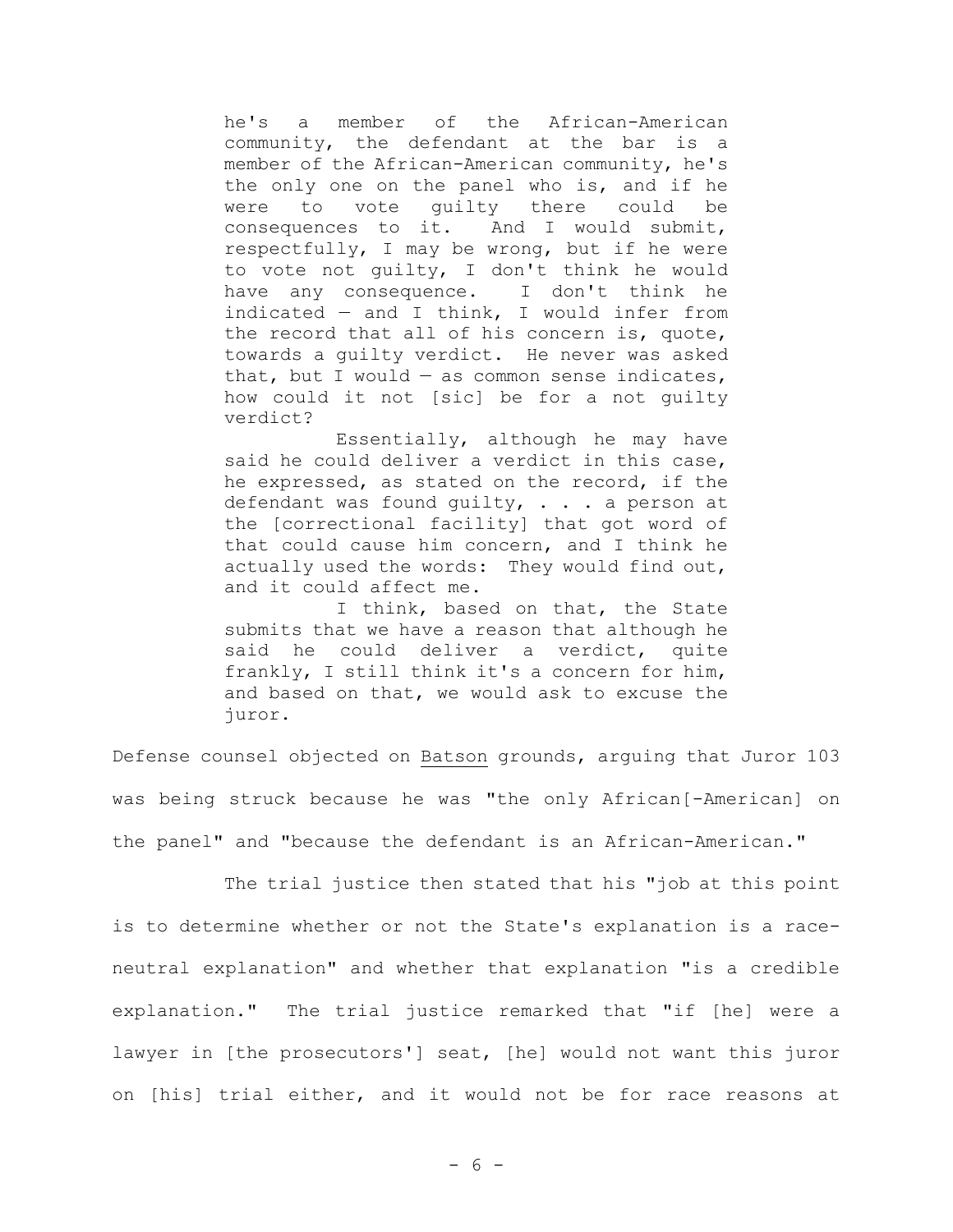all." Rather, the trial justice reasoned, "[t]his is not a man [he] would want on [his] jury" because Juror 103 "harbor[ed] grave concerns as to what he will be exposed to in his workplace" due to his verdict and that is "a race-neutral explanation." The trial justice proceeded to excuse Juror 103 from the panel. A jury bereft of any African-American members was subsequently seated. And  $-$  after more than seventeen days of trial  $-$  the jury found the petitioner guilty of second-degree murder and two firearms offenses. See Porter I, 179 A.3d at 1223. He was sentenced to two separate terms of life imprisonment for murder and for discharging a firearm while committing a crime of violence. See id. at 1221. He was also sentenced to shorter terms for possession of a firearm and for being a habitual offender. See id.

The petitioner appealed to the Rhode Island Supreme Court, arguing (among other things) that the prosecutor "failed to offer a valid race-neutral reason for challenging" Juror 103. Id. at 1226. Without addressing the prosecutor's explicit invocation of race, the state supreme court found that the "prosecutor reasoned that a strike was necessary based on Juror 103's concerns . . . about potential retaliation" and had "little difficulty concluding that the state's reasoning for challenging [Juror 103] qualifies as race-neutral and nonpretextual." Id. The court explained that Juror 103's "concerns about potential retaliation at work regardless of the outcome of the

- 7 -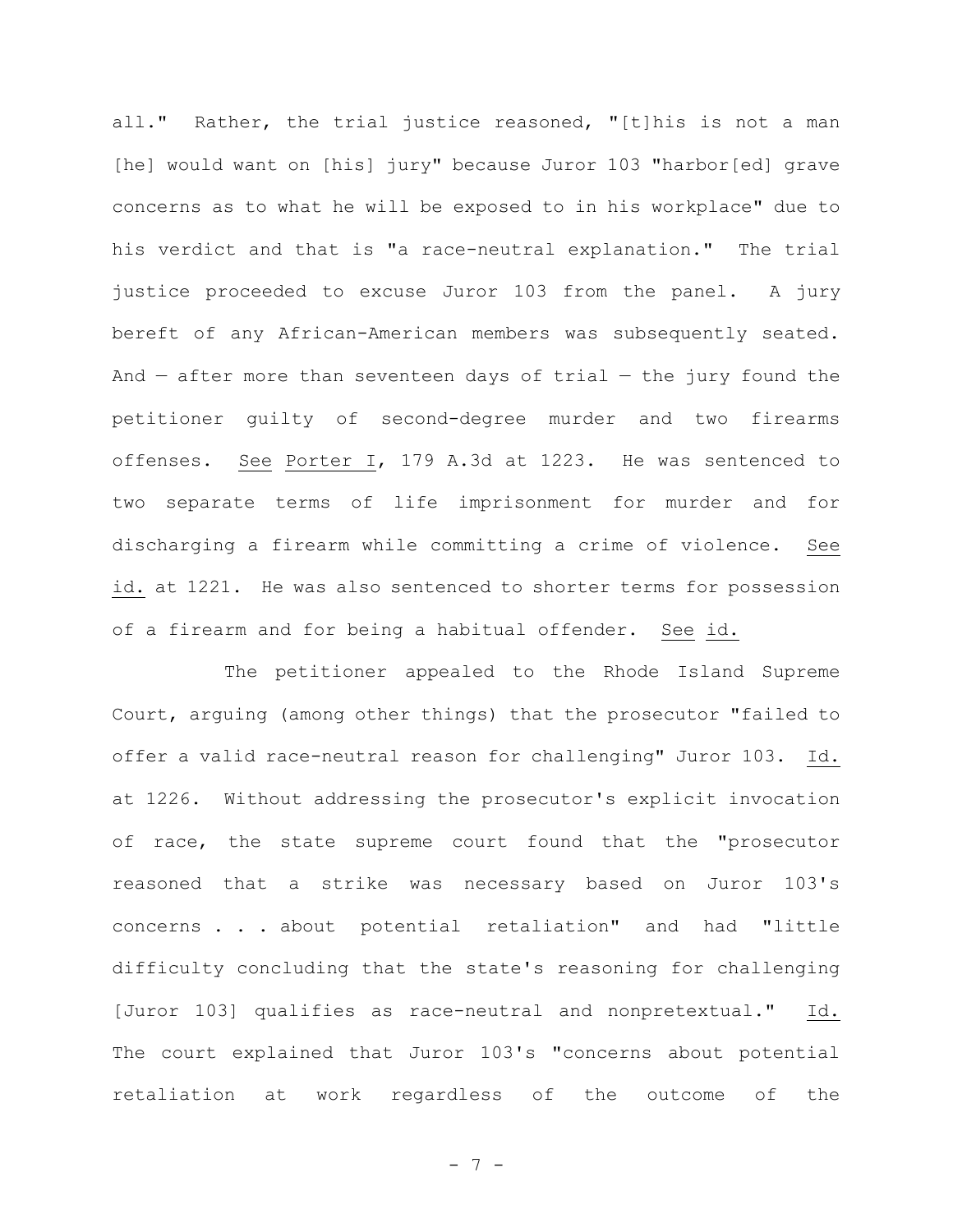trial . . . qualify as a race-neutral reason for a peremptory challenge."  $Id.$  at  $1227.1$ 

On September 30, 2019 — after the United States Supreme Court denied his petition for certiorari, see Porter v. Rhode Island, 139 S. Ct. 376 (2018) — the petitioner filed this timely federal habeas petition, naming as respondent the Director of the Rhode Island Department of Corrections. The sole ground was that the prosecutor's supposedly race-neutral explanation for striking the African-American juror violated Batson and its progeny.

After briefing and oral argument, the district court concluded that "the State's proffered reason for striking Juror 103 [was] race based" and, therefore, the petitioner's "rights under Batson appear to have been violated." Porter II, 528 F. Supp. 3d at 9. Even so, the court acknowledged that the Rhode Island Supreme Court "assessed the proceedings differently, and found sufficient race-neutral reasons for a peremptory challenge against Juror 103." Id. Determining that this decision was not "beyond the realm of fair-minded judicial reasoning," the court concluded that it had no choice but to deny the petition under the highly deferential standards of federal habeas review. Id. at 8- 10. Relatedly, the court denied as moot the respondent's motion

<sup>&</sup>lt;sup>1</sup> As an aside, the court perspicaciously observed "that it would have been more appropriate for the trial justice . . . to have excused Juror 103 for cause." Porter I, 179 A.3d at 1227 n.7.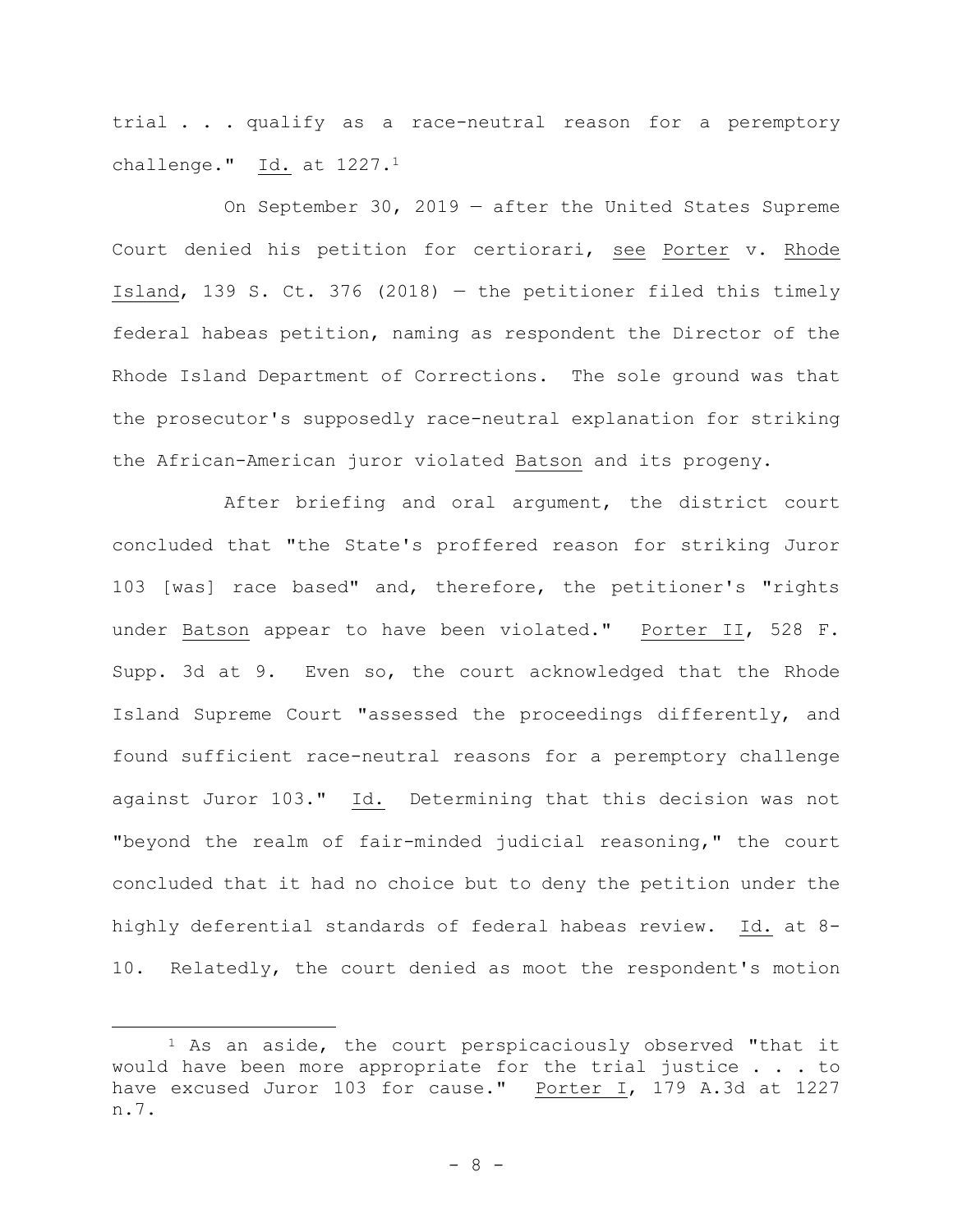to dismiss. See id. at 10 n.5. The court subsequently issued a certificate of appealability, see 28 U.S.C. § 2253(c), describing the Batson issue as "extremely difficult and close."

This timely appeal followed.

### **II**

Where, as here, "the district court undertakes no independent factfinding [and] we are effectively in the same position as the district court vis-à-vis the state court record," our review of a district court's denial of a habeas petition is de novo. Pike v. Guarino, 492 F.3d 61, 68 (1st Cir. 2007).

The Antiterrorism and Effective Death Penalty Act of 1996 (AEDPA), Pub. L. No. 104-132, 110 Stat. 1214 (codified as amended at 28 U.S.C. § 2254), demands that a federal habeas court measure a state court's decision on the merits against a series of "peculiarly deferential standards." Cronin v. Comm'r of Prob., 783 F.3d 47, 50 (1st Cir. 2015). Under that statutory scheme, a prisoner seeking federal habeas relief with respect to a claim "adjudicated on the merits in State court" must show that the state court's decision either "was contrary to, or involved an unreasonable application of, clearly established Federal law, as determined by the Supreme Court of the United States;" or "was based on an unreasonable determination of the facts in light of the evidence presented in the State court proceeding." 28 U.S.C. § 2254(d).

- 9 -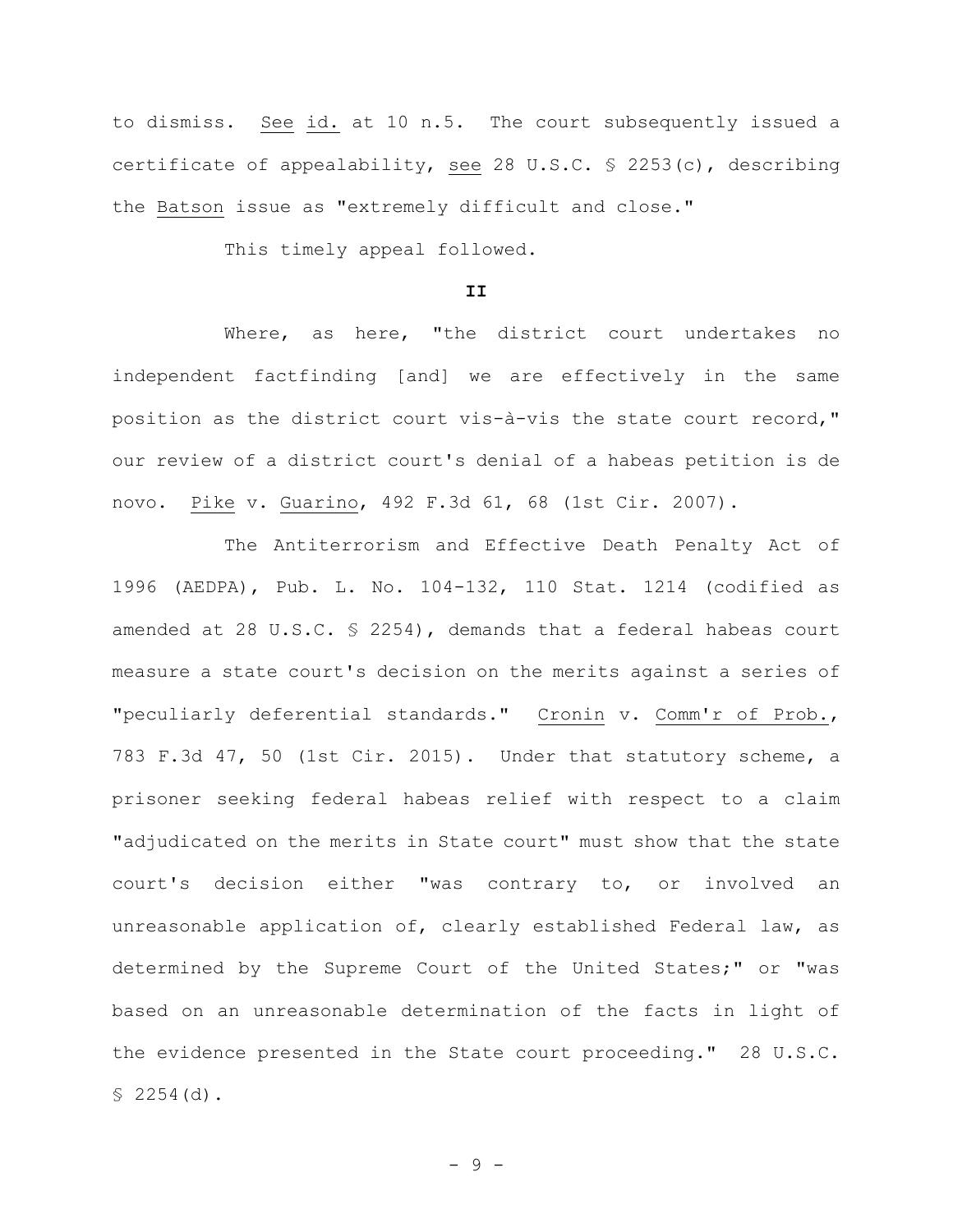The first of those showings, codified in section 2254(d)(1), splits into two distinct avenues for relief: the "contrary to" clause and the "unreasonable application" clause. The "contrary to" clause applies when "the state court arrives at a conclusion opposite to that reached by [the Supreme] Court on a question of law or if the state court decides a case differently than [the Supreme] Court has on a set of materially indistinguishable facts." Williams v. Taylor, 529 U.S. 362, 412- 13 (2000). The "unreasonable application" clause applies when "the state court identifies the correct governing legal principle from [the Supreme] Court's decisions but unreasonably applies that principle to the facts of the prisoner's case." Id. at 413. Section 2254(d)(1)'s phrase "clearly established federal law, as determined by the Supreme Court," means "the holdings, as opposed to the dicta, of [the Supreme] Court's decisions as of the time of the relevant state-court decision." Id. at 412. State courts must "reasonably apply" existing Supreme Court precedent, but they need not "extend that precedent." White v. Woodall, 572 U.S. 415, 426-27 (2014) (emphasis in original).

The upshot of the AEDPA habeas regime is that "when the last state court to decide a prisoner's federal claim explains its decision on the merits in a reasoned opinion" — and here, the Rhode Island Supreme Court has done just that  $-$  "a federal habeas court simply reviews the specific reasons given by the state court and

 $- 10 -$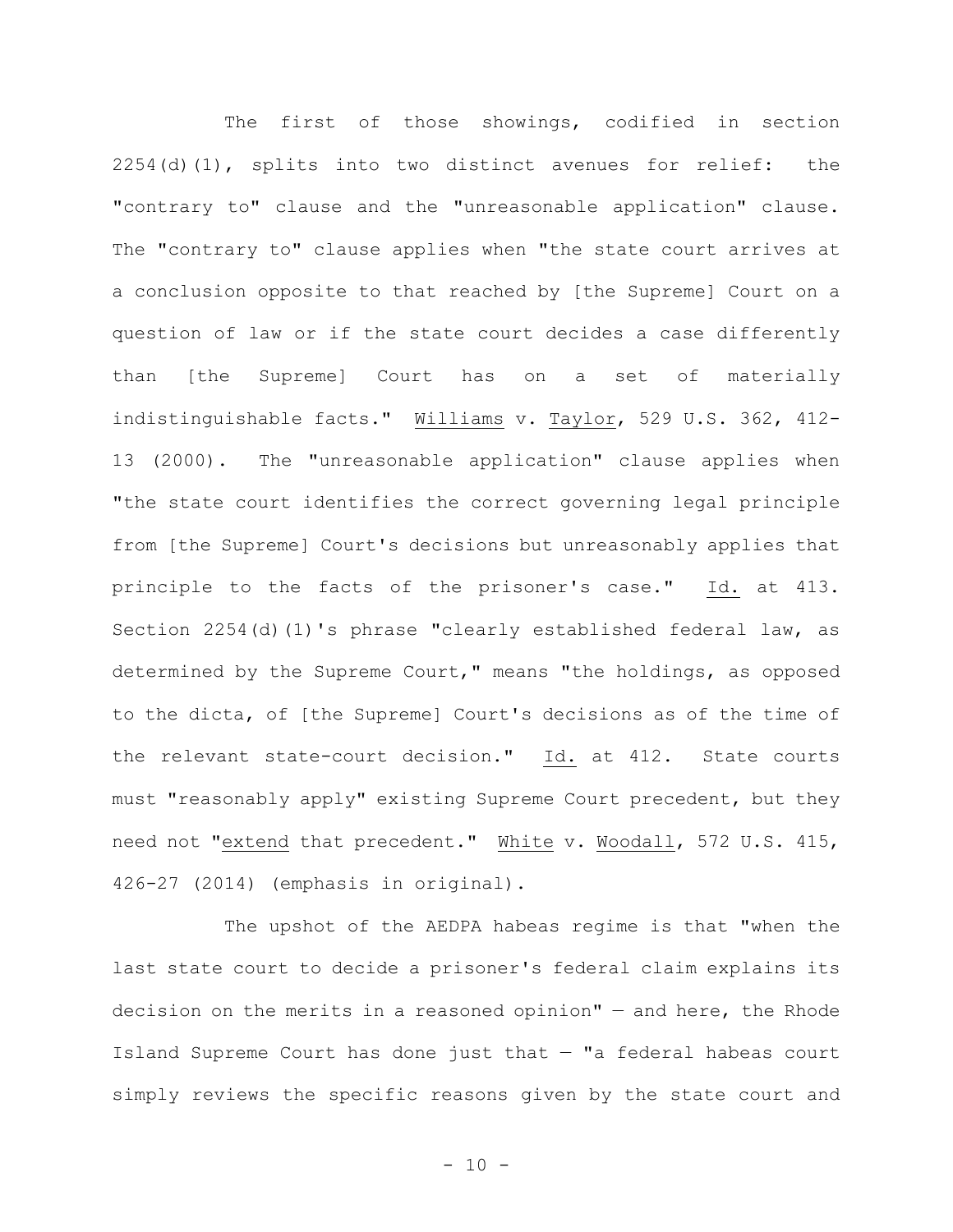defers to those reasons if they are reasonable." Wilson v. Sellers, 138 S. Ct. 1188, 1192 (2018). Deciding whether a state court's "reasons . . . are reasonable," id., is not always a simple task. As we have noted in this and other contexts, "[r]easonableness is a concept, not a constant." McCambridge v. Hall, 303 F.3d 24, 36 (1st Cir. 2002) (en banc) (quoting United States v. Ocasio, 914 F.2d 330, 336 (1st Cir. 1990)).

Helpfully, the Supreme Court has prescribed some benchmarks to demarcate the boundaries of reasonableness under habeas review. First, "an 'unreasonable application of' [the Supreme Court's] holdings must be objectively unreasonable, not merely wrong; even clear error will not suffice." White, 572 U.S. at 419 (quoting Lockyer v. Andrade, 538 U.S. 63, 75-76 (2003) (internal quotation marks omitted)). Second, the "unreasonable application" clause applies "if, and only if, it is so obvious that a clearly established rule applies to a given set of facts that there could be no 'fairminded disagreement' on the question." Id. at 427 (quoting Harrington v. Richter, 562 U.S. 86, 103 (2011)). Finally, "evaluating whether a rule application was unreasonable requires considering the rule's specificity," such that "[t]he more general the rule, the more leeway courts have in reaching outcomes in case-by-case determinations." Yarborough v. Alvarado, 541 U.S. 652, 664 (2004).

- 11 -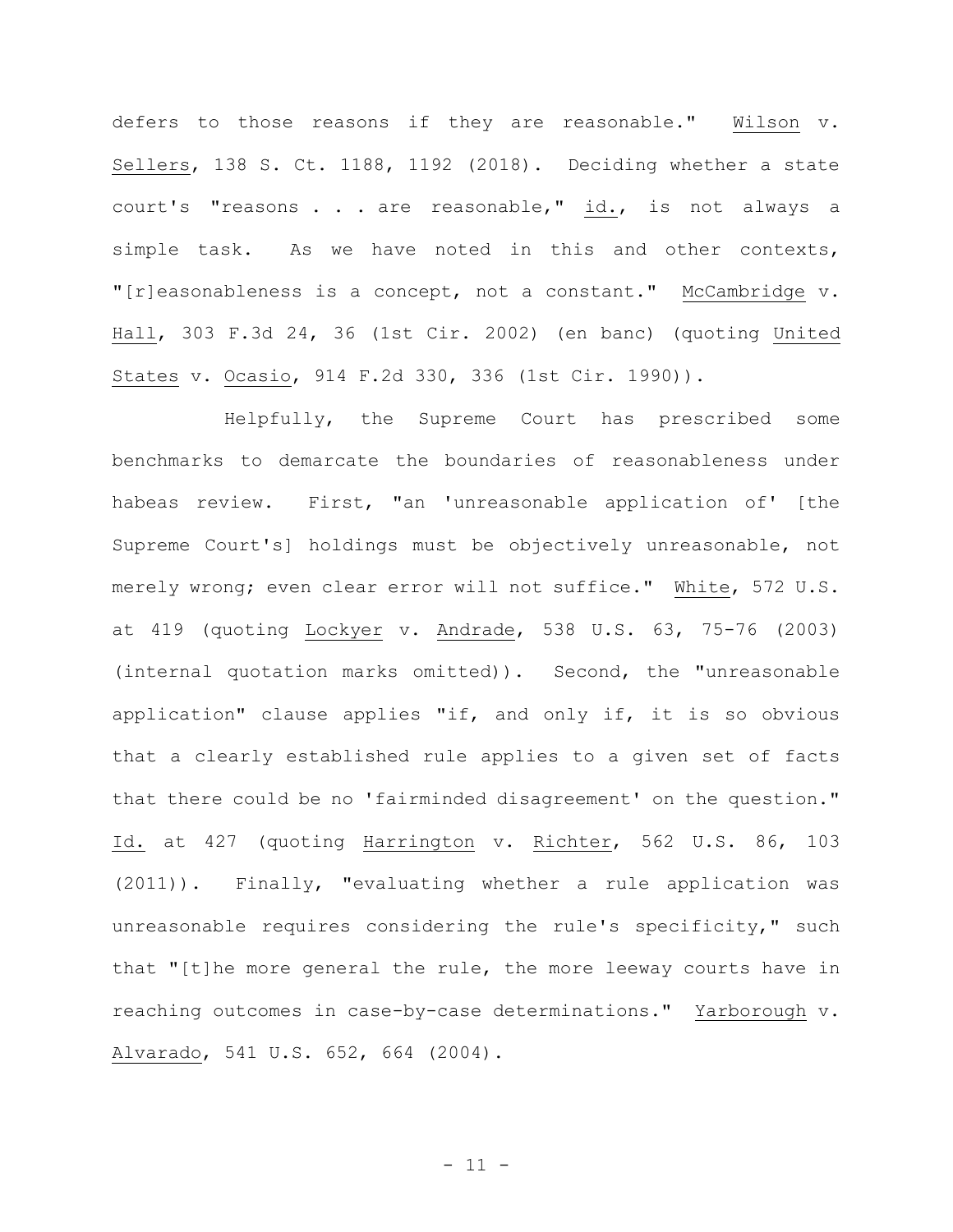The second path to habeas relief runs through a showing that the state court decision "was based on an unreasonable determination of the facts" on the record before that court. 28 U.S.C. § 2254(d)(2). This demanding showing cannot be made when "'[r]easonable minds reviewing the record might disagree' about the finding in question." Brumfield v. Cain, 576 U.S. 305, 314 (2015) (alteration in original) (quoting Wood v. Allen, 558 U.S. 290, 301 (2010)). That said, "[e]ven in the context of federal habeas, deference does not imply abandonment or abdication of judicial review." Id. (alteration in original) (quoting Miller-El v. Cockrell (Miller-El I), 537 U.S. 322, 340 (2003)).

Having crystallized this habeas lens, we turn to the Rhode Island Supreme Court's treatment of the petitioner's Batson claim. As a preliminary matter, though, it is useful to begin by sketching the Batson framework.

#### **A**

By now, it is common ground that "[e]qual justice under law requires a criminal trial free of racial discrimination in the jury selection process." Flowers v. Mississippi, 139 S. Ct. 2228, 2242 (2019). To this end, the "Constitution forbids striking even a single prospective juror for a discriminatory purpose." Foster v. Chatman, 578 U.S. 488, 499 (2016) (quoting Snyder v. Louisiana, 552 U.S. 472, 478 (2008)). A "defendant has no right" to a jury of any specific racial composition, but the Equal Protection Clause

- 12 -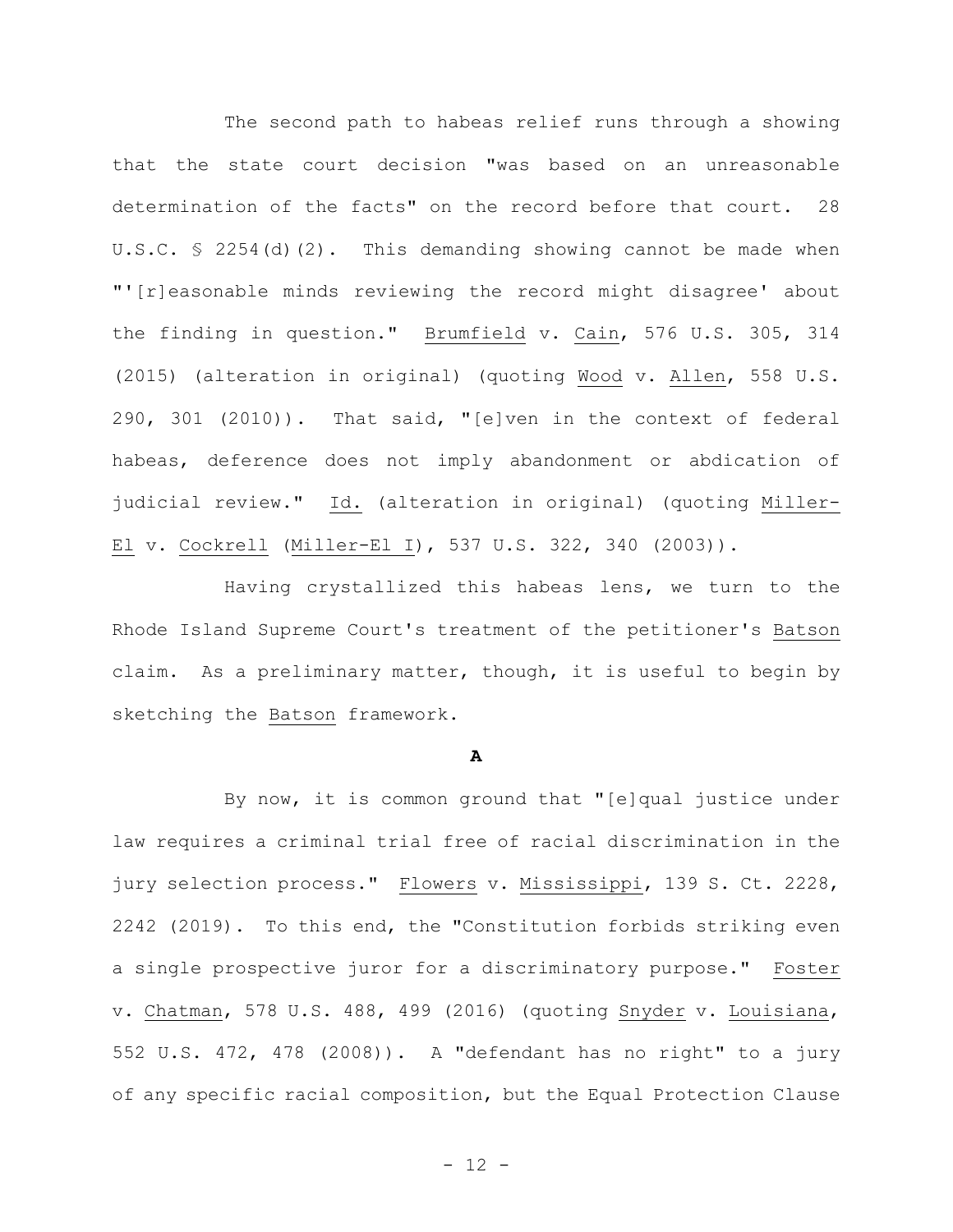of the Fourteenth Amendment guarantees the "right to be tried by a jury whose members are selected by nondiscriminatory criteria." Powers v. Ohio, 499 U.S. 400, 404 (1991). In Batson and its progeny, the Court refined the process for determining whether a peremptory strike was discriminatory into three steps:

> First, a defendant must make a prima facie showing that a peremptory challenge has been exercised on the basis of race; second, if that showing has been made, the prosecution must offer a race-neutral basis for striking the juror in question; and third, in light of the parties' submissions, the trial court must determine whether the defendant has shown purposeful discrimination.

Foster, 578 U.S. at 499 (quoting Snyder, 552 U.S. at 476-77).

The defendant "make[s] out a prima facie case 'by showing that the totality of the relevant facts gives rise to an inference of discriminatory purpose.'" Johnson v. California, 545 U.S. 162, 168 (2005) (quoting Batson, 476 U.S. at 93-94). At this first step, the defendant does not need to show "that the [peremptory] challenge was more likely than not the product of purposeful discrimination" but, rather, need only produce "evidence sufficient to permit the trial judge to draw an inference that discrimination has occurred." Id. at 170.

The second step of the Batson framework is concerned with "the facial validity of the prosecutor's explanation. Unless a discriminatory intent is inherent in the prosecutor's explanation, the reason offered will be deemed race neutral."

- 13 -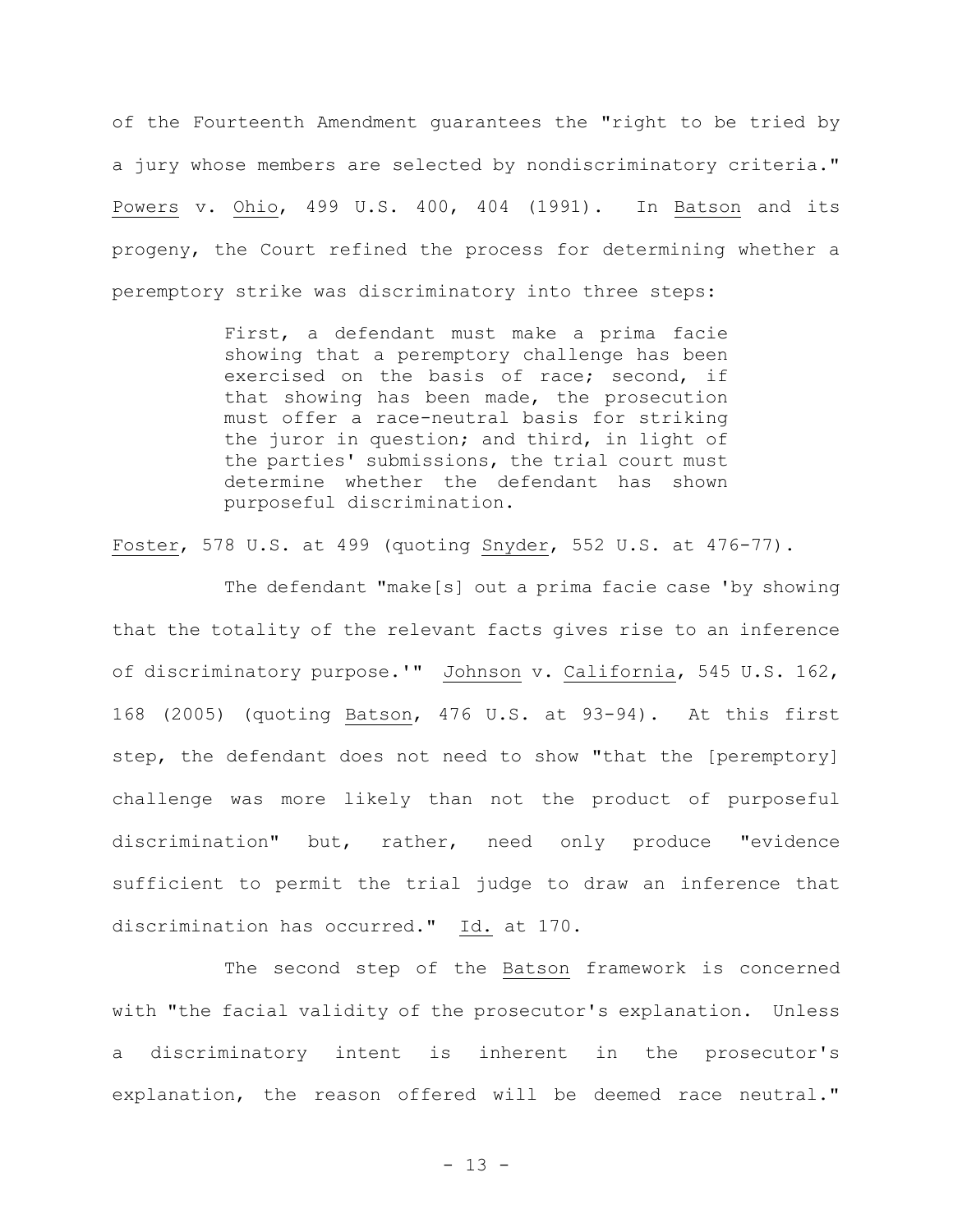Purkett v. Elem, 514 U.S. 765, 768 (1995) (per curiam) (quoting Hernandez v. New York, 500 U.S. 352, 360 (1991) (plurality opinion)). Of particular pertinence here, the Batson Court held that "the prosecutor may not rebut the defendant's prima facie case of discrimination by stating merely that he challenged jurors of the defendant's race on the assumption — or his intuitive judgment — that they would be partial to the defendant because of their shared race." 476 U.S. at 97. Instead, the prosecutor "must articulate a neutral explanation related to the particular case to be tried." Id. at 98. A race-neutral explanation is a sine qua non under step two — and such an explanation will satisfy step two even if it is downright "implausible or fantastic." Purkett, 514 U.S. at 768.

It is only at the third step "that the persuasiveness of the justification becomes relevant." Id. Once that step is reached, the trial court must decide "whether the proffered [raceneutral] reasons are pretextual and the prosecutor instead exercised peremptory strikes on the basis of race." Flowers, 139 S. Ct. at 2244. "The ultimate inquiry is whether the State was 'motivated in substantial part by discriminatory intent.'" Id. (quoting Foster, 578 U.S. at 513).

**B**

Here, the Rhode Island Supreme Court first concluded that, because the prosecutor  $-$  unbidden  $-$  tendered an explanation

- 14 -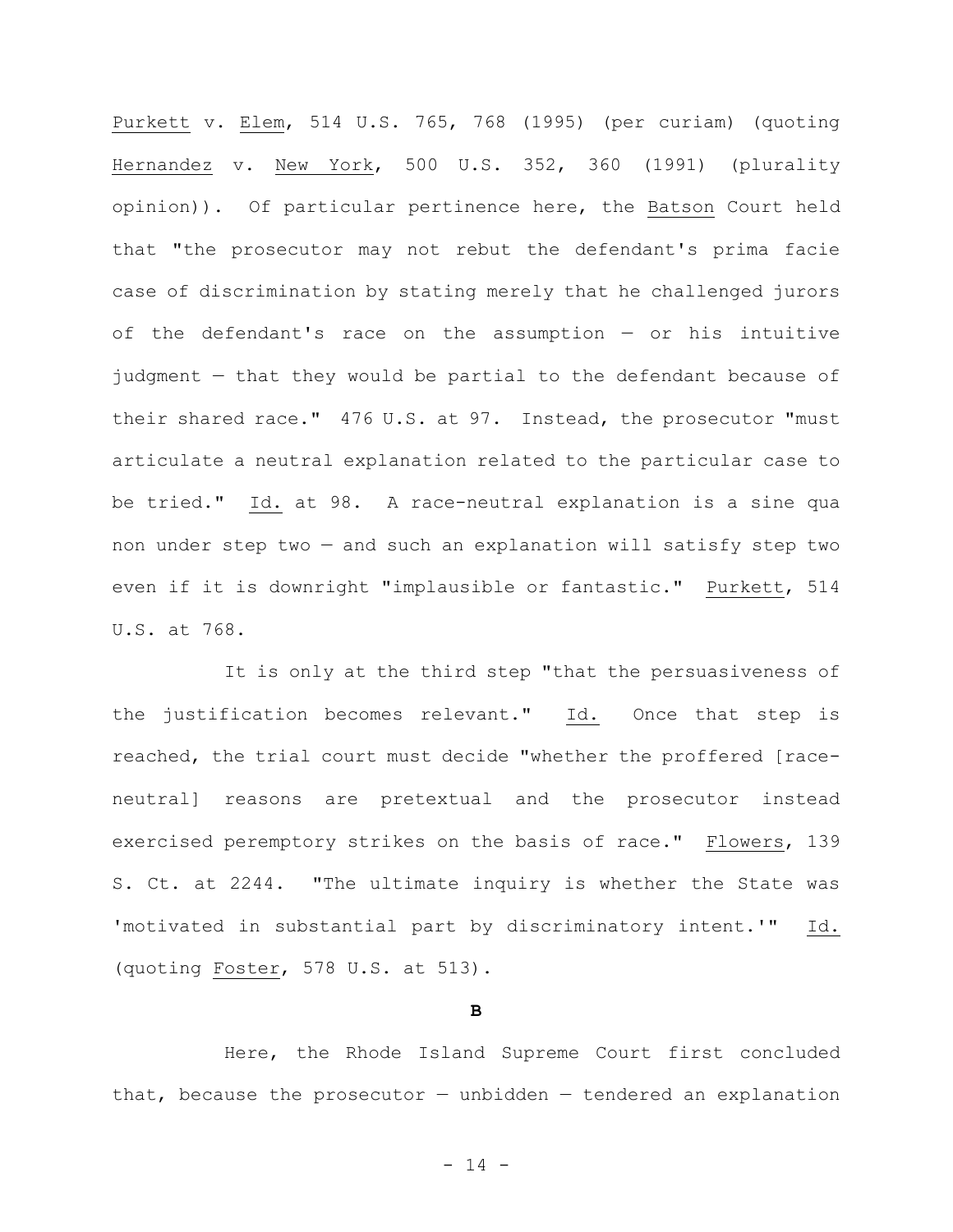for the strike of Juror 103 and the trial justice considered that explanation in ruling on the Batson challenge, the antecedent question of whether the petitioner "had made a prima facie showing [became] moot." Porter I, 179 A.3d at 1226 (alteration in original) (quoting State v. Austin, 642 A.2d 673, 678 (R.I. 1994), in turn quoting Hernandez, 500 U.S. at 359 (plurality opinion)). Neither party takes issue with this ruling, so we move directly to the next step: whether the prosecutor carried his burden to proffer a race-neutral explanation.

The crux of the petitioner's Batson argument regarding Juror 103 — both on direct review in state court and in these federal habeas proceedings — is that the prosecutor stumbled at the second step by turning a blind eye to race neutrality and relying instead on race as the basis for the challenge to Juror 103.2 We therefore focus our attention on Batson's second step, which is where the petitioner contends that the state court careened off the rails.

The Rhode Island Supreme Court found that, "[i]n regard to Juror 103, the prosecutor reasoned that a strike was necessary based on Juror 103's concerns — raised at the outset — about

<sup>&</sup>lt;sup>2</sup> In the court below, the respondent conceded that the petitioner had exhausted his remedies in the state courts, as required by 28 U.S.C. § 2254(b)(1)(A). The exhaustion requirement has thus been "expressly waive[d]." Id. § 2254(b)(3); see Pike, 492 F.3d at 71-72.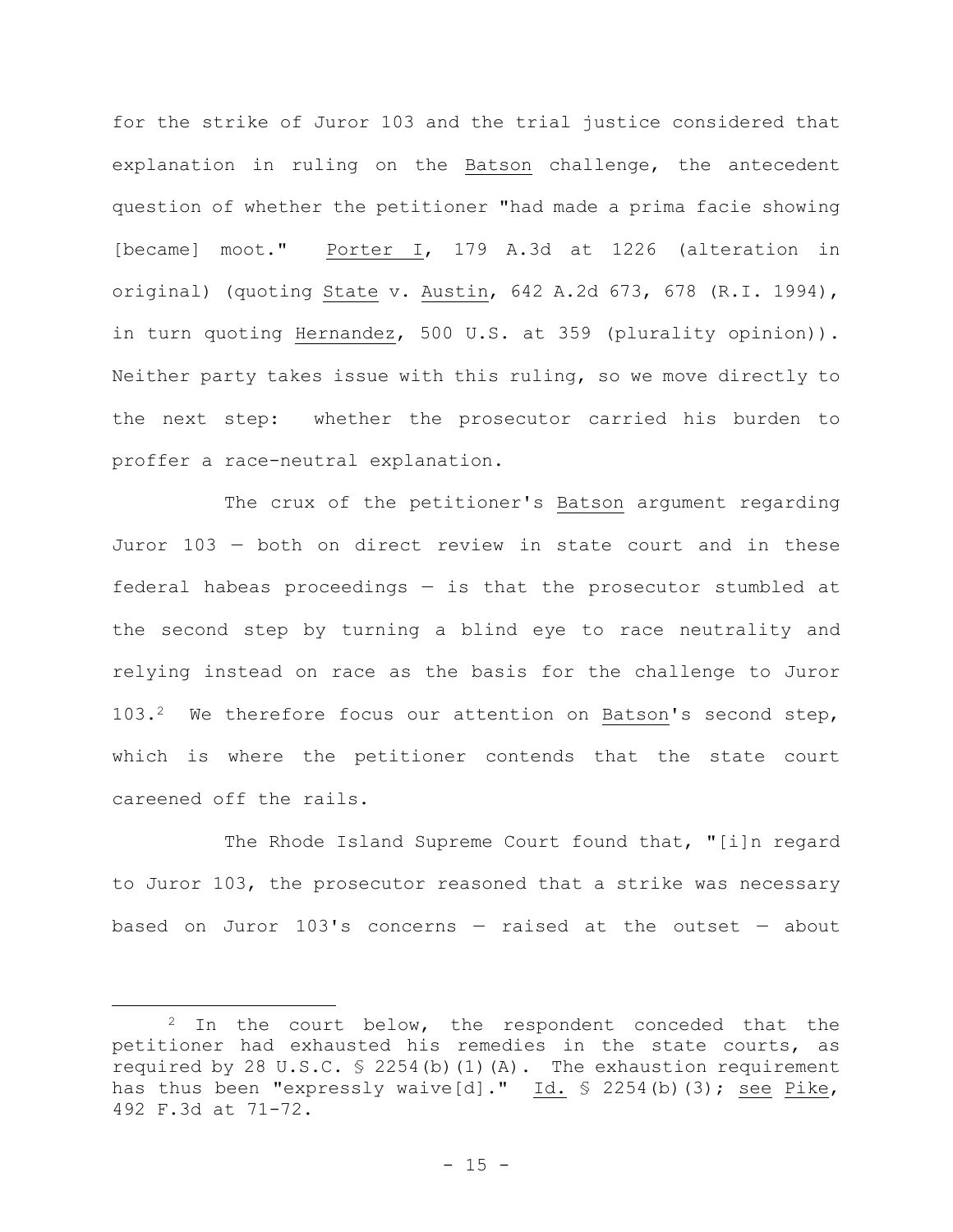potential retaliation he could face as a juror in this case." Porter I, 179 A.3d at 1226. Consequently, it had "little difficulty" in deeming such reasoning "race-neutral" for purposes of the second step of the Batson framework. Id. The petitioner counters that the state court invented this explanation and, in the bargain, overlooked the prosecutor's stated reason for his strike of Juror 103: Juror 103 is "a member of the African-American community, the defendant at the bar is a member of the African-American community, [Juror 103 is] the only one on the panel who is, and if he were to vote guilty there could be consequences to it." Taking the prosecutor's words at face value, the petitioner thrice impugns the state court's decision: that the decision was "contrary to" clearly established Supreme Court precedent, 28 U.S.C. § 2254(d)(1); that it "involved an unreasonable application of" such precedent, id.; and that it "was based on an unreasonable determination of the facts in light of the evidence presented" in that proceeding, id. § 2254(d)(2).

Before we consider this asseverational array, we note a quirk: the relevant passages of the state court's opinion are terse to the point of obscuring the precise mechanics of its reasoning. That terseness, though, does not alter the outcome here. As we shall explain, the state court decision — depending on how it is read — either unreasonably applies Batson's second step or is premised on an unreasonable determination of the facts.

 $- 16 -$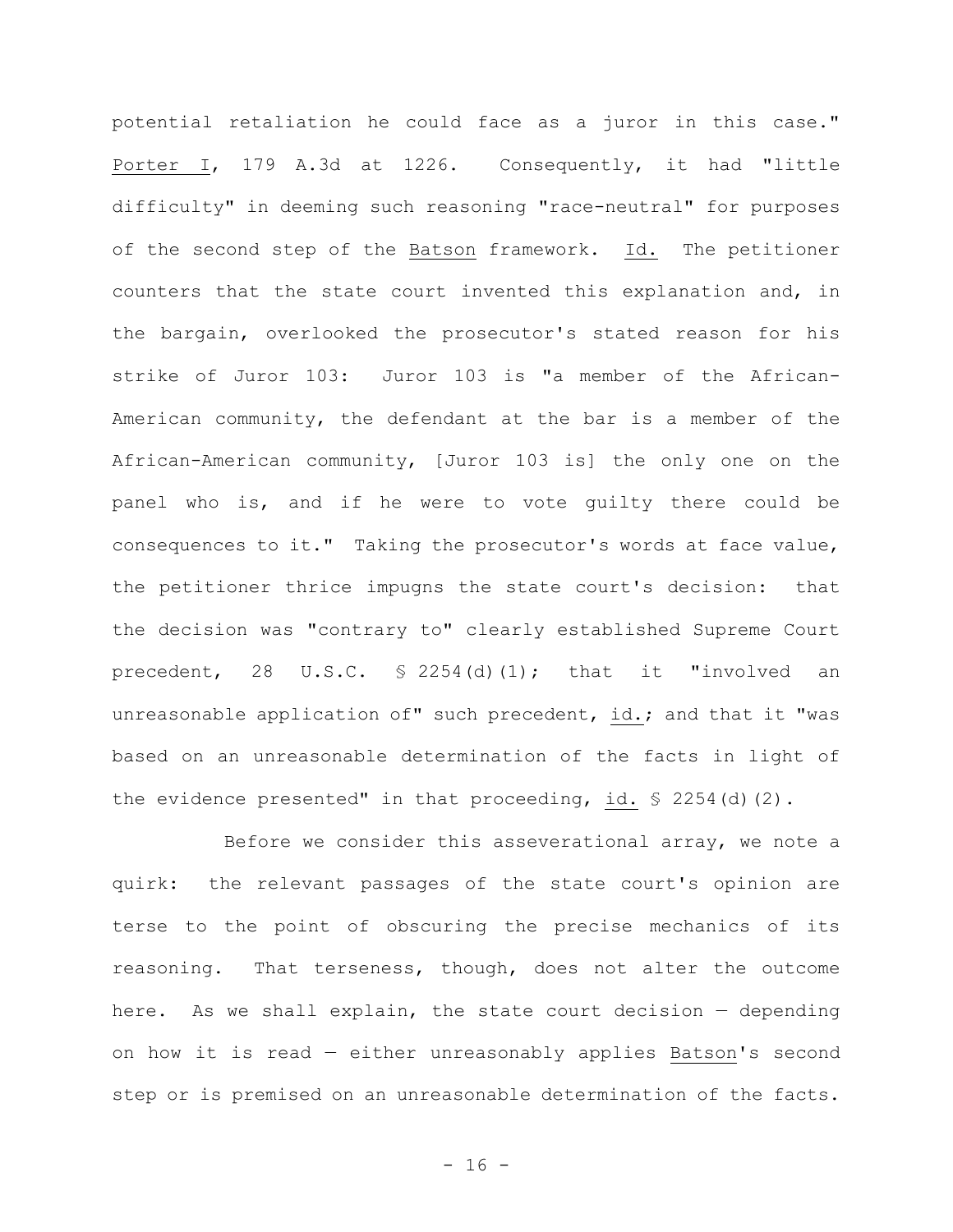And there is no need to identify which of these roads the state court traveled because both of them lead to the same destination. Either way, the state supreme court's decision is not entitled to deference under AEDPA.

**1**

We first clear away some brush. The petitioner argues that the state court's decision was "contrary to" Batson's second step. 28 U.S.C. § 2254(d)(1). That argument is off-target.

The state court's opinion makes pellucid that, at step two of the Batson framework, the prosecutor bore the burden of articulating a "race-neutral reason" for the strike of Juror 103, such that his explanation must not have been facially and inherently discriminatory. Porter I, 179 A.3d at 1224-26. Thus, the state court extracted "the correct governing legal principle from [the Supreme] Court's decisions," and the petitioner cites no Supreme Court case reaching a different outcome "on a set of materially indistinguishable facts." Williams, 529 U.S. at 413. It follows inexorably, as night follows day, that the Rhode Island Supreme Court's decision was not contrary to clearly established Supreme Court precedent.

**2**

The petitioner next argues that the state court's decision involved an unreasonable application of Batson's second

- 17 -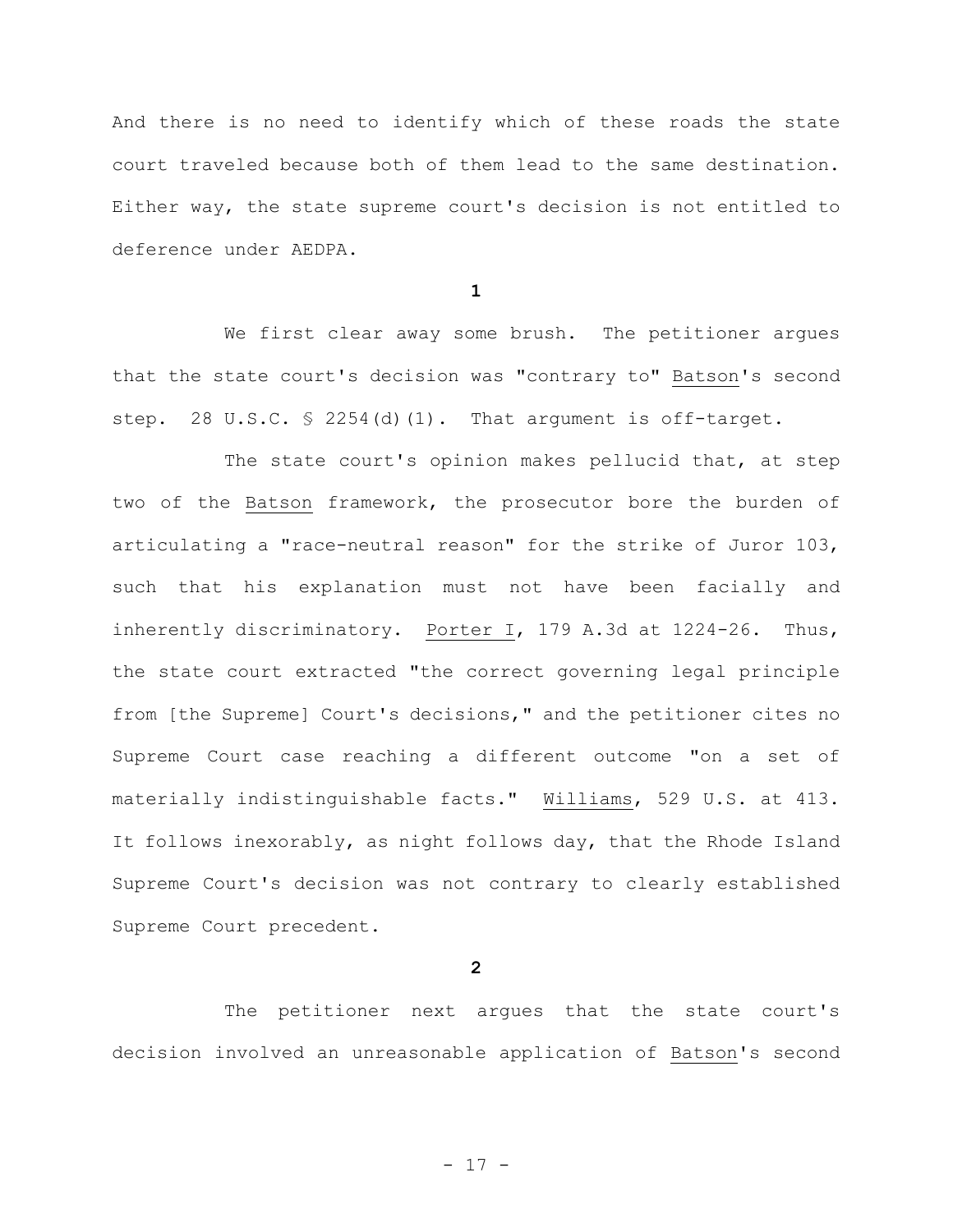step. See 28 U.S.C. § 2254(d)(1). This argument hits closer to the mark.

We start with the rudiments. An explanation for a strike that assumes a prospective juror's bias in favor of a defendant because both are members of the same race is not race-neutral under clearly established Supreme Court precedent. The Batson Court explicitly held that "the prosecutor may not rebut the defendant's prima facie case of discrimination by stating merely that he challenged jurors of the defendant's race on the assumption — or his intuitive judgment  $-$  that they would be partial to the defendant because of their shared race." 476 U.S. at 97; see Flowers, 139 S. Ct. at 2241 (describing this passage as among "the most critical sentences in the Batson opinion"). Among Batson's core teachings, then, is that "[r]ace cannot be a proxy for determining juror bias or competence." Powers, 499 U.S. at 410.

Neither party disagrees with what we have just said. Nor does the petitioner accuse the state court of disavowing those principles. Rather, he contends that the state court's error lies in ignoring the prosecutor's words. In the petitioner's view, "the prosecutor expressly made race a basis for his exercise of a peremptory challenge" and the state court found otherwise only because it did "not address the reasons proffered by the prosecutor for excusing [J]uror 103, to wit, the juror's race and the defendant's race." Instead of grappling with the prosecutor's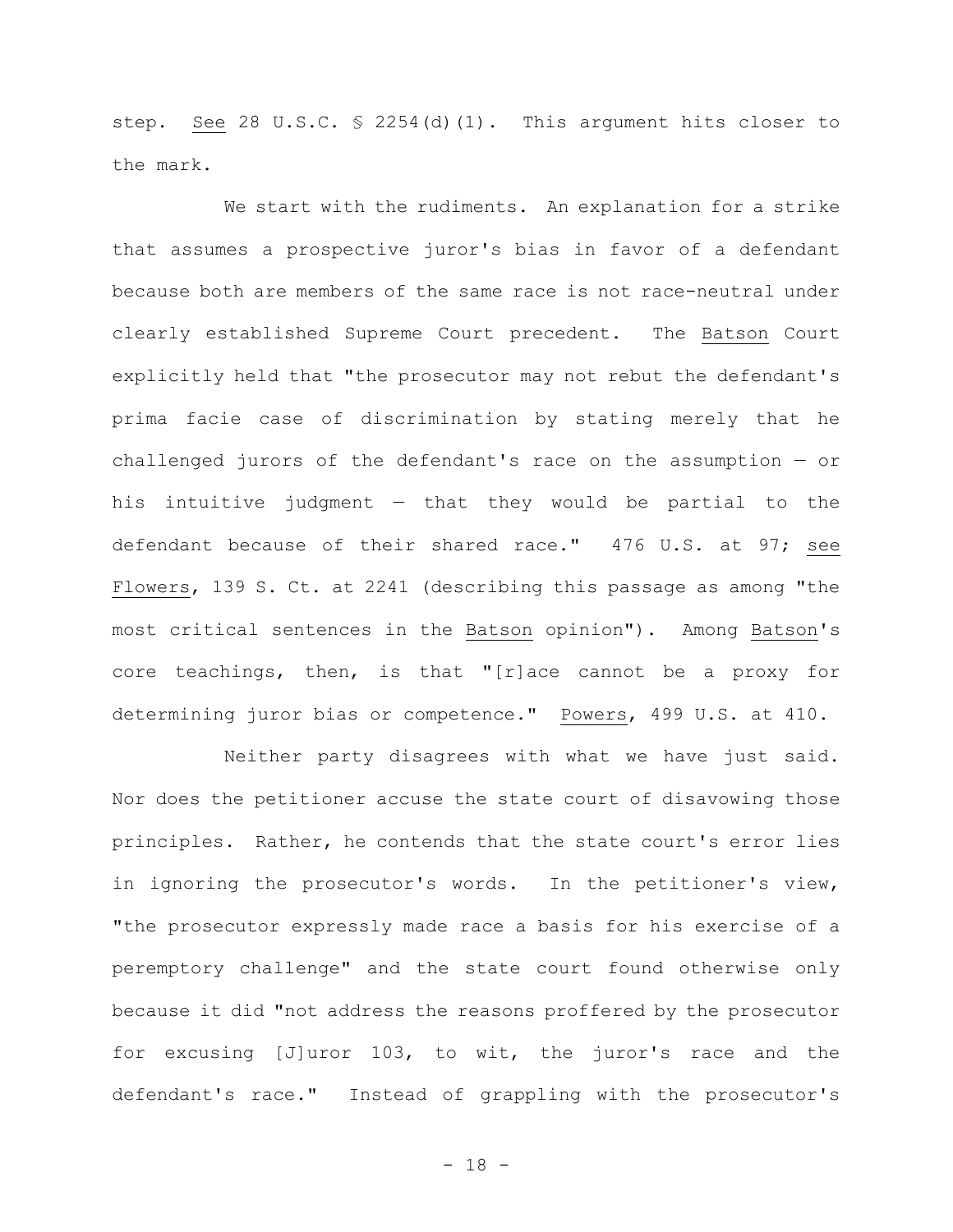stated reasons for the strike, the petitioner submits, the state court "identified other reasons that it said would have justified" striking Juror 103.

We think it luminously clear that if a state court's evaluation of racial neutrality focused upon a hypothetical, judicially contrived explanation for a peremptory strike rather than upon the explanation actually offered by the prosecutor, that court would unreasonably have applied step two of the Batson framework. The Supreme Court has squarely held that a post hoc judicial "substitution of a reason for eliminating [a prospective juror] does nothing to satisfy the prosecutors' burden of stating a racially neutral explanation for their own actions." Miller-El v. Dretke (Miller-El II), 545 U.S. 231, 252 (2005). To the extent that the state supreme court made that error here, it unreasonably applied Batson.

As proof that the state court impermissibly revised the prosecutor's actual explanation, the petitioner stresses that the opinion does not cite or discuss the prosecutor's eyebrow-raising comment that Juror 103 is "a member of the African-American community, the defendant at the bar is a member of the African-American community, [Juror 103 is] the only one on the panel who is, and if he were to vote guilty there could be consequences to it." We agree that the simplest explanation for this conspicuous void in the state court's opinion is that the state court assembled

- 19 -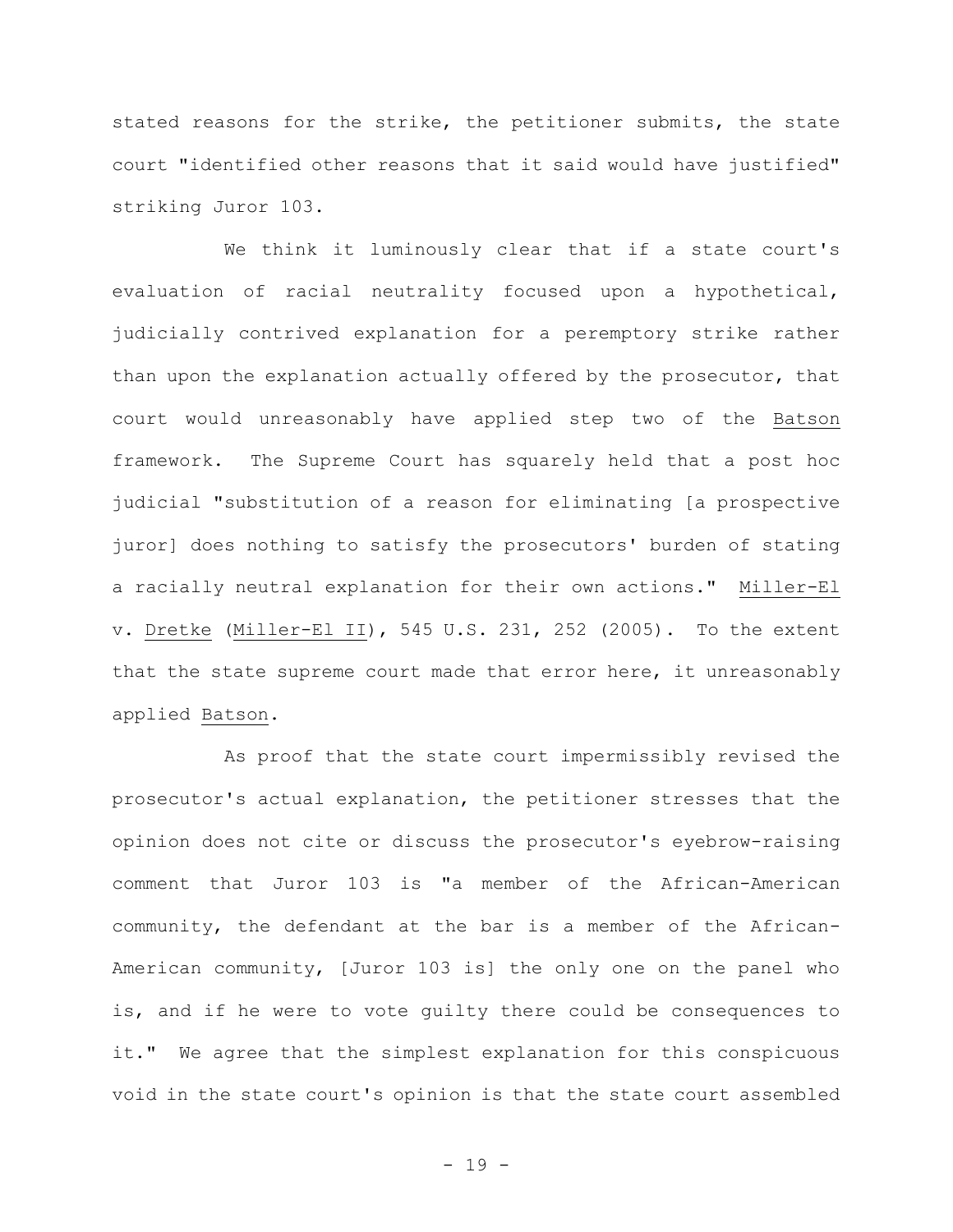its own rationale for the strike rather than examining the one put forth by the prosecutor.<sup>3</sup> If that is what happened, then the state court unreasonably applied the Batson rule.

There is, of course, another possible explanation of the state court's decision. We think it possible that the state court elided the prosecutor's race-explicit comment because it considered that isolated sentence unimportant or ancillary within the context of the prosecutor's somewhat circuitous speech. Indeed, the gist of the argument presented in this court by the respondent's counsel is that this race-explicit comment was nothing but a "mere reference to the juror's race," not forming an essential part of the prosecutor's overall explanation for the strike.

So framed, the issue before us reduces to a question of fact, that is, how to parse the prosecutor's explanation. We think this issue is more properly analyzed under section 2254(d)(2)'s rubric governing a state court's "determination of the facts." 28 U.S.C. § 2254(d)(2). In Davis v. Ayala, for example, the Supreme Court held that a state court's "interpretation of the record"

<sup>3</sup> The trial justice apparently based his Batson ruling largely on the reasons that he would not want Juror 103 empaneled "if [the trial justice] were a lawyer in [the prosecutors'] seat." As far as AEDPA goes, though, the trial justice's reasoning is immaterial: we review "the reasonableness of the 'last state-court adjudication on the merits of' the petitioner's claim." Brown v. Davenport, 142 S. Ct. 1510, 1528 (2022) (quoting Greene v. Fisher, 565 U.S. 34, 40 (2011)).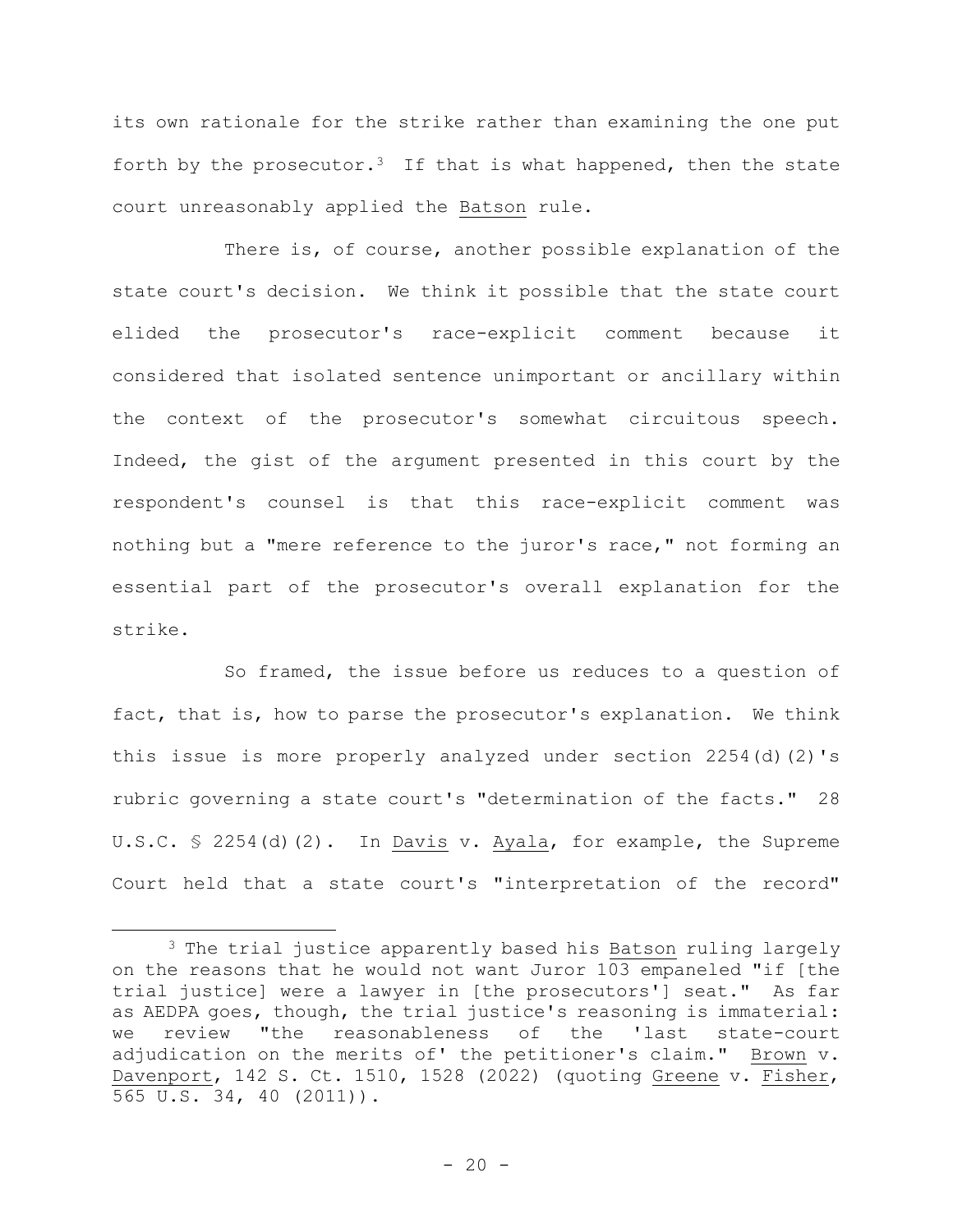implicated section 2254(d)(2) when a prosecutor offered both a "primary" and a "supplementary" reason for a peremptory strike, and the state court "interpreted the prosecutor's explanation of this strike to mean that" the primary reason was "alone sufficient to convince him to exercise [the] strike." 576 U.S. 257, 271, 274-75 (2015). Following that approach, we take a second look at the prosecutor's explanation through the prism of section 2254(d)(2).

**3**

Under AEDPA, a federal court may issue the writ if the state court decision "was based on an unreasonable determination of the facts in light of the evidence presented in the State court proceeding." 28 U.S.C. § 2254(d)(2). Curiously, the next provision of the statute adds that "a determination of a factual issue made by a State court shall be presumed to be correct" unless rebutted "by clear and convincing evidence." Id. § 2254(e)(1).

Because these two provisions seem to address essentially the same scenario, some tension is apparent. Courts long have grappled with "the question of how §§ 2254(d)(2) and (e)(1) fit together." Wood, 558 U.S. at 300. The Supreme Court has carefully left that question open. See id. We have emulated the Court's example. See Lucien v. Spencer, 871 F.3d 117, 127 n.4 (1st Cir. 2017). Nevertheless, "this circuit has routinely held petitioners to the  $\frac{1}{2254}$ (e)(1) 'clear and convincing' standard" - although we

- 21 -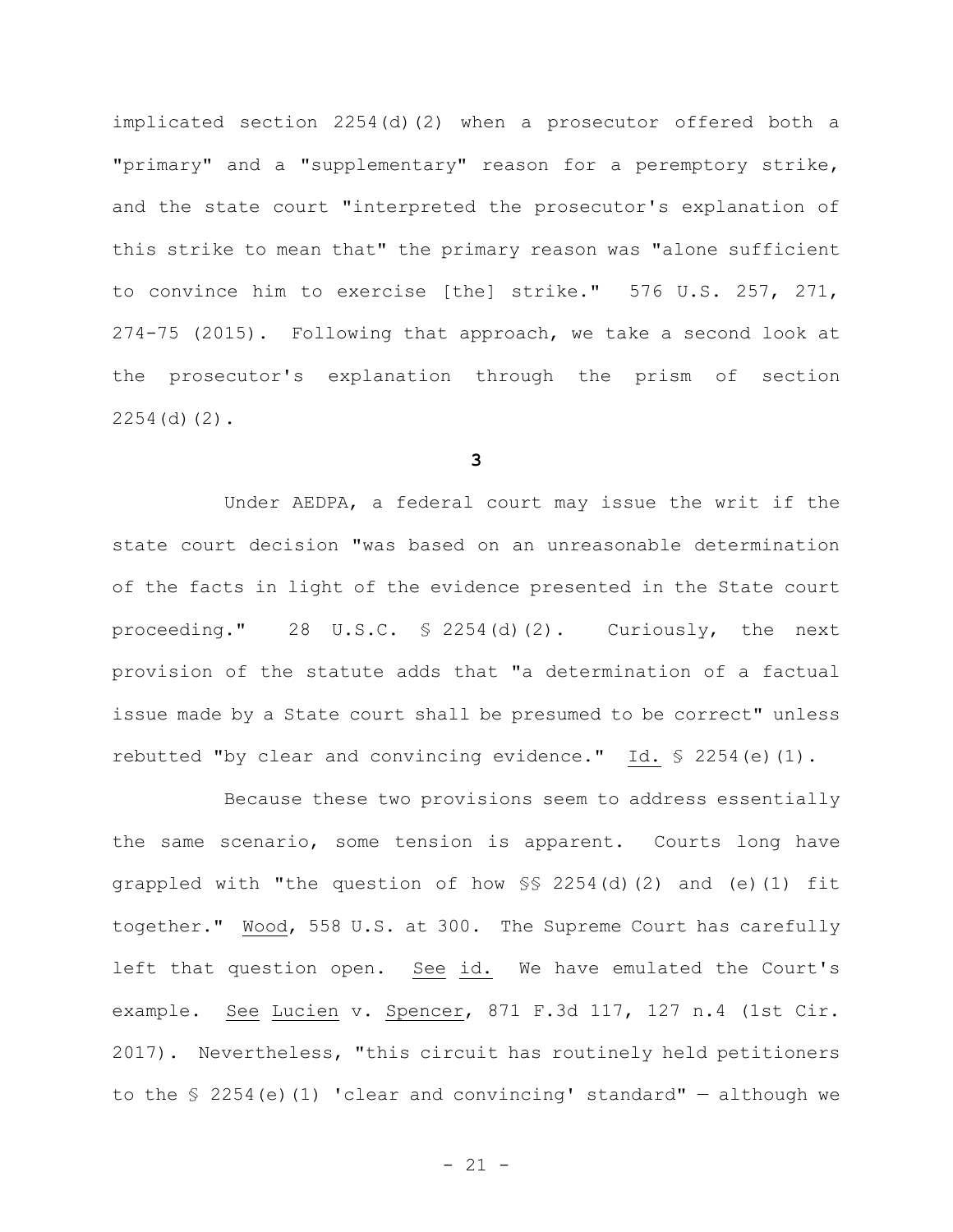have never done so "in a case in which resolving the fit between the two sections would appear to have made any difference." Smith v. Dickhaut, 836 F.3d 97, 101 (1st Cir. 2016); see, e.g., Hollis v. Magnusson, 32 F.4th 1, 8 (1st Cir. 2022).

In all events, the question remains open in this circuit — and we need not decide it today. In this case, all roads lead to Rome: the outcome of our inquiry would be the same whether a habeas petitioner only has to show that the state court decision "was based on an unreasonable determination of the facts," 28 U.S.C. § 2254(d)(2), or whether he also has to satisfy subsection (e)(1)'s "clear and convincing" standard. Assuming, without deciding, that this arguably more stringent standard applies, we conclude that the petitioner has satisfied it on the record before us. We explain briefly.

The Rhode Island Supreme Court's account of the prosecutor's explanation differs subtly, but importantly, from what appears in the transcript. According to the state court, "the prosecutor reasoned that a strike was necessary based on Juror 103's concerns — raised at the outset — about potential retaliation he could face as a juror in this case." Porter I, 179 A.3d at 1226. The court thus recast the prosecutor's explanation as though he were simply parroting or amplifying Juror 103's own comments. But the prosecutor's actual explanation was far more pointed and, at bottom, turned on his mistrust of Juror 103's professed capacity

 $- 22 -$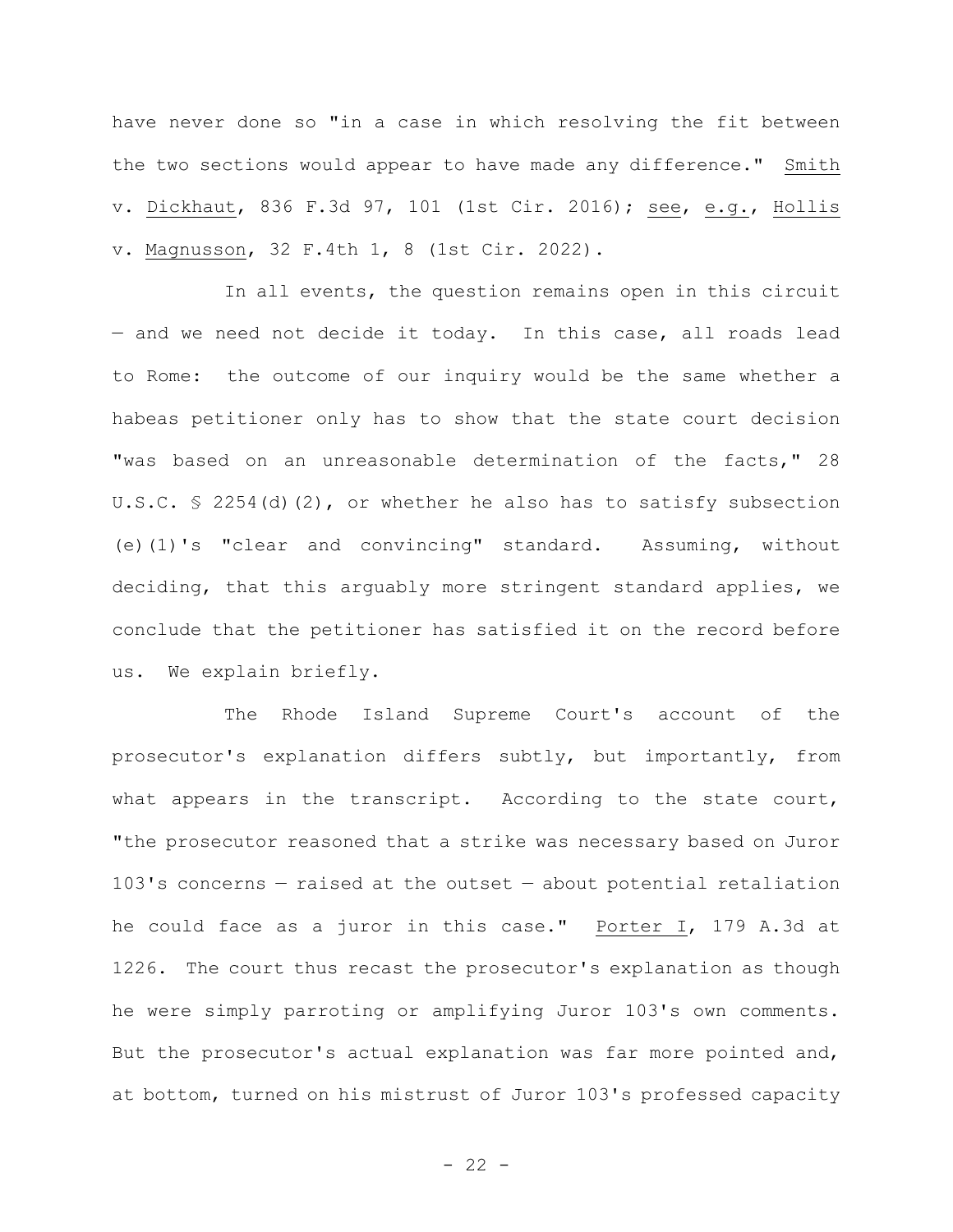to be fair and impartial  $-$  a mistrust that he explained in significant part on the ground that the petitioner and Juror 103 were both black.

The prosecutor's explanation involved two basic stages. He began by summarizing Juror 103's articulated fear of "[b]lowback and concern, based on his verdict." He immediately proceeded to superimpose a distorted racial gloss on Juror 103's words, explaining that "the State's take" on Juror 103's hesitation was that "he's a member of the African-American community, the defendant at the bar is a member of the African-American community, [Juror 103 is] the only one on the panel who is, and if he were to vote quilty there could be consequences to it." But  $-$  notably  $-$ Juror 103 had never mentioned race or even hinted that it figured into his concerns about workplace retaliation.

Building on this porous foundation, the prosecutor moved along to the main thrust of his rationale: he said that "common sense indicates" that Juror 103 was anxious solely about a potential guilty verdict and that he would not face "any consequence" for voting not guilty. The prosecutor then wrapped up his explanation by noting that Juror 103 said he might be adversely "affect[ed]" if someone in his workplace discovered that he voted guilty and that "although he said he could deliver a verdict, quite frankly, [the prosecution] still think[s] it's a

- 23 -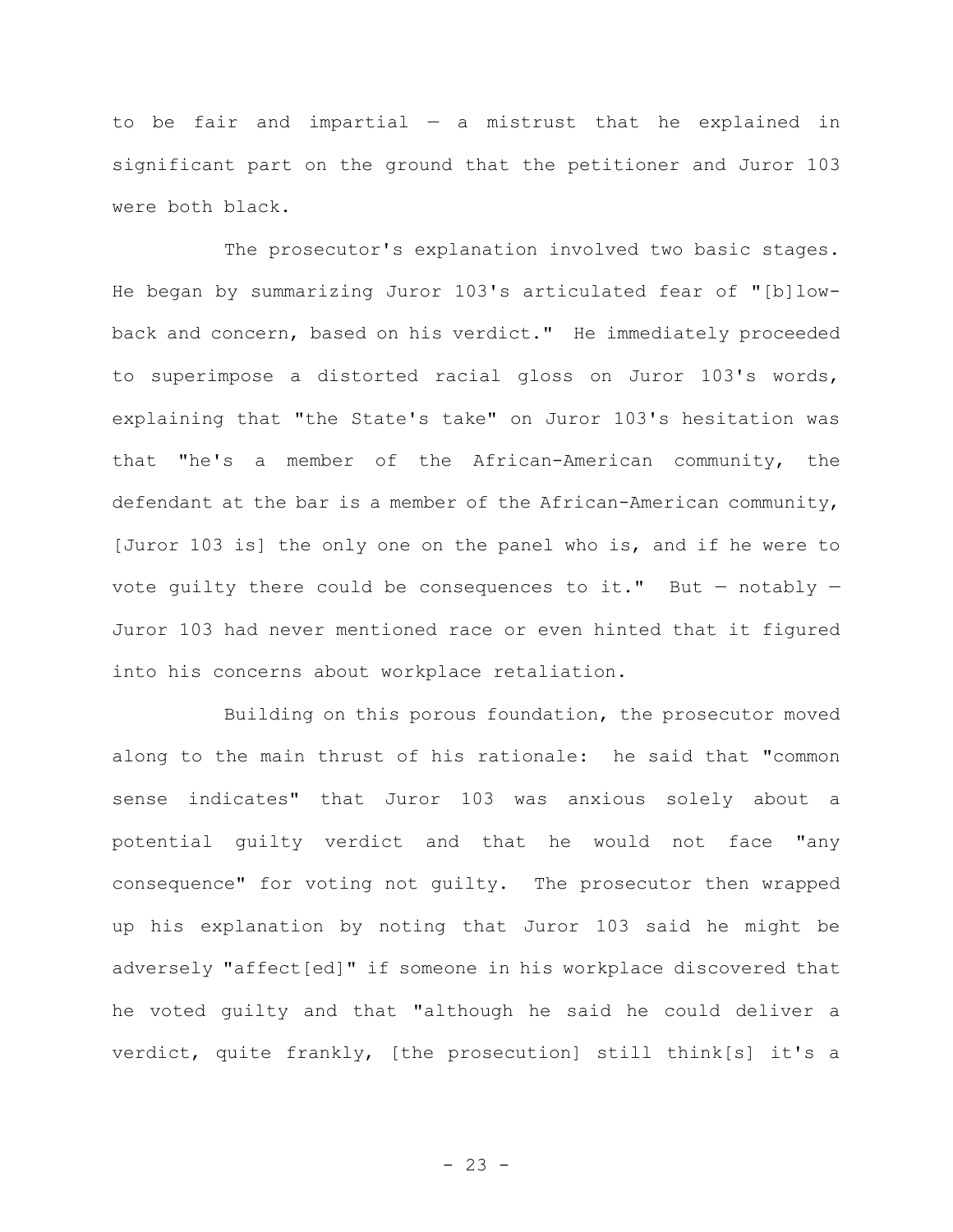concern for him, and based on that, we would ask to excuse the juror." <sup>4</sup>

The prosecutor's reason for the strike did not mirror Juror 103's stated concerns. It purported to dig below the surface of what Juror 103 had articulated, supposedly unearthing a hidden layer of bias against finding the defendant guilty notwithstanding Juror 103's explicit disclaimer of any such bias. And the prosecutor used race as his shovel to dig there.

We do not think that the transcript reasonably can be read as the respondent proposes, interpreting the prosecutor's "reference" to the shared race of Juror 103 and the petitioner as though dwelling on that commonality was merely an irrelevant aside or piece of weightless fluff.<sup>5</sup> Instead, the record shows that the

<sup>&</sup>lt;sup>4</sup> The prosecutor spoke simply of "a verdict" in this sentence, but we think it plain from the context that he meant "a fair verdict." This sentence evidently picks up on the prosecutor's remarks at the beginning of his explanation for striking Juror 103: "[a]lthough the . . . juror did say he could be, quote, fair . . . and even when the Court ultimately asked him the last question before the sidebar was ended with, 'As you sit here now, can you be fair?' And he said, 'Yes,' the State bases its challenge on the following."

<sup>5</sup> To support this reading, the respondent notes that defense counsel's on-the-spot Batson objection did not specifically highlight the prosecutor's racial remark as evidence that his explanation was other than race-neutral. This omission, the respondent suggests, indicates that even defense counsel did not attach particular significance to the prosecutor's comment. This is little more than whistling past the graveyard. Defense counsel's Batson objection was swift and unequivocal, and we do not find anything in it that throws shade upon our reading of the prosecutor's explanation.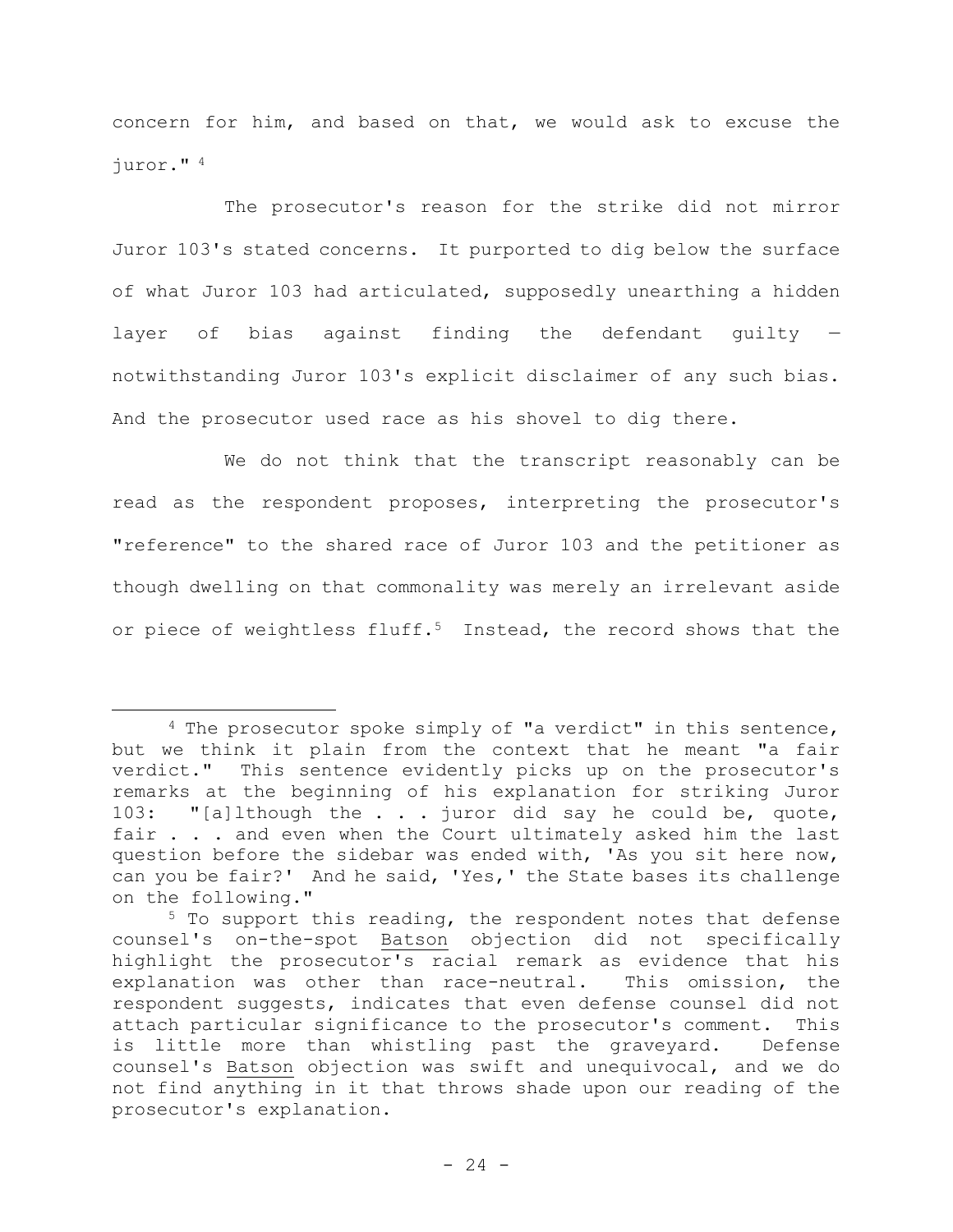prosecutor's racial observation underpinned the chief reason given for the strike: the assumption that Juror 103 was predisposed against a guilty verdict in particular.

Trying to pretty up this pig with lipstick, the respondent suggests a reading of the prosecutor's explanation that locates his suspicions about Juror 103's partiality in Juror 103's own comments. The prosecutor did allude to his prior exchange with Juror 103 and asserted that he "would infer from the record that all of [Juror 103's] concern is, quote, towards a guilty verdict." But in the same breath, the prosecutor said that the record was silent as to whether Juror 103 would similarly be concerned about a verdict of not guilty; he thus reverted to "common sense" to justify his suspicion that Juror 103 feared only a guilty verdict. And the prosecutor summed up his explanation for the strike by stating that he "quite frankly" did not believe Juror 103's self-declared impartiality.

We see no reasonable reading of the prosecutor's explanation as resting on Juror 103's own words. Instead, the explanation was framed as a counterpoint to what Juror 103 had in fact articulated. The prosecutor reasoned that "common sense" and the would-be juror's racial affinity with the petitioner cast doubt on Juror 103's claim to fairness and, "based on that," exercised the strike. To the extent the state court interpreted the record differently, we consider that interpretation an "unreasonable

- 25 -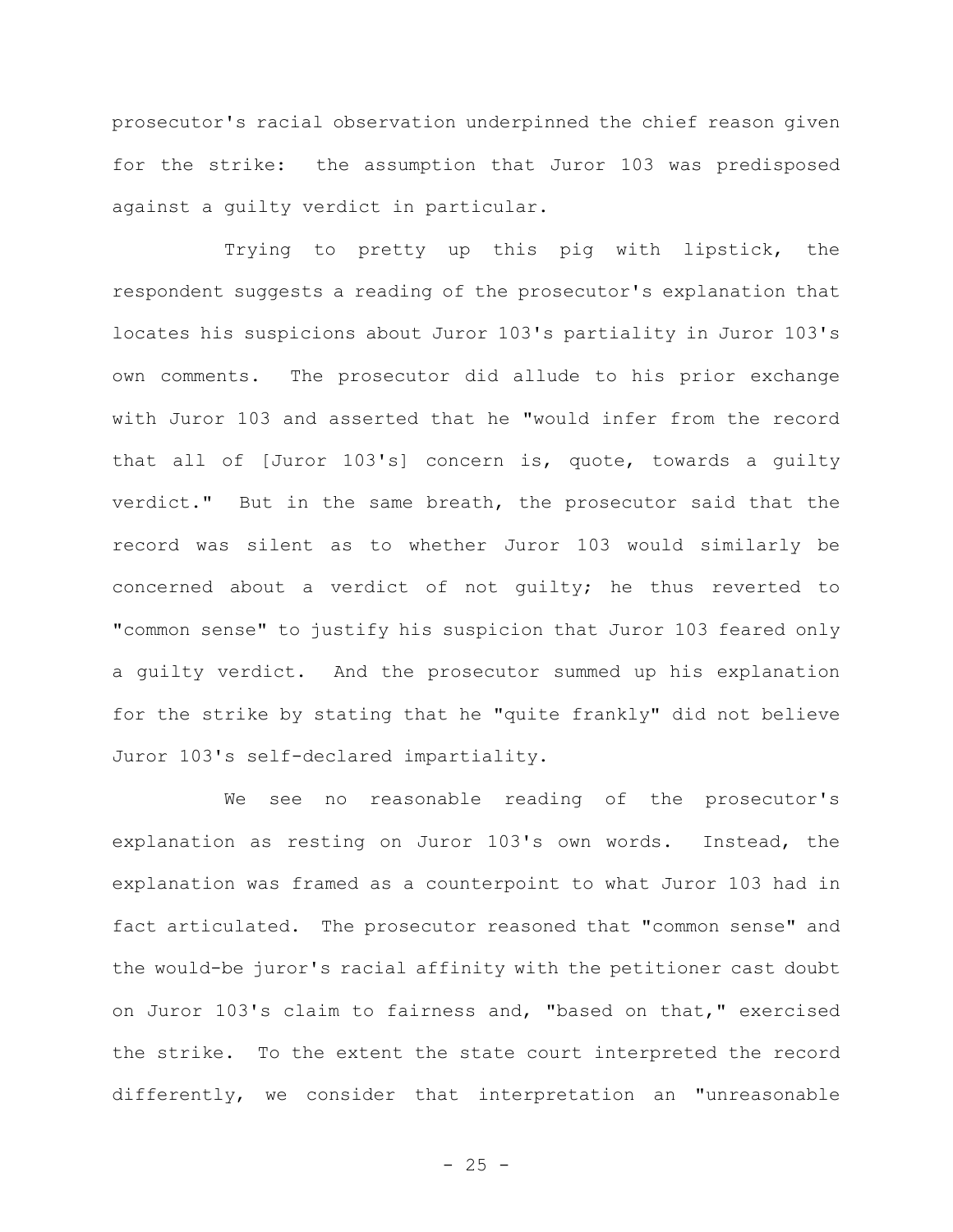determination of the facts," 28 U.S.C.  $\frac{1}{2}$  2254(d)(2), and are persuaded by "clear and convincing evidence" that it is incorrect, id. § 2254(e)(1).

Rejecting similar arguments that a prosecutor's racebased reasoning for a strike could be read as an innocuous digression embedded within a valid justification, other courts have held that state court decisions deeming such explanations race-neutral unreasonably applied Batson. See, e.g., Walker v. Girdich, 410 F.3d 120, 123-24 (2d Cir. 2005) (rejecting argument that "prosecutor's statements that [prospective juror] 'was black' and . . . had 'no family' were merely descriptive" when "the prosecutor's words and phrasing adduce[d] these characteristics as grounds for the peremptory challenge"); Ricardo v. Rardin, 189 F.3d 474, 1999 WL 561595, at \*2 (9th Cir. 1999) (unpublished table decision) (holding that prosecutor's explanations for striking two jurors "rel[ied] exclusively on assumptions based on race"). This case demands the same result  $-$  and we think that is so even when arguments of this kind about interpretations of the record are examined as factual determinations under section 2254(d)(2).

To cinch the matter, the state court's decision that the prosecutor's explanation was race-neutral "was based on" this unreasonable interpretation. Id. § 2254(d)(2). With the voir dire transcript read as we think any reasonable jurist must read it, the Batson violation leaps off the page. The only reason given

 $- 26 -$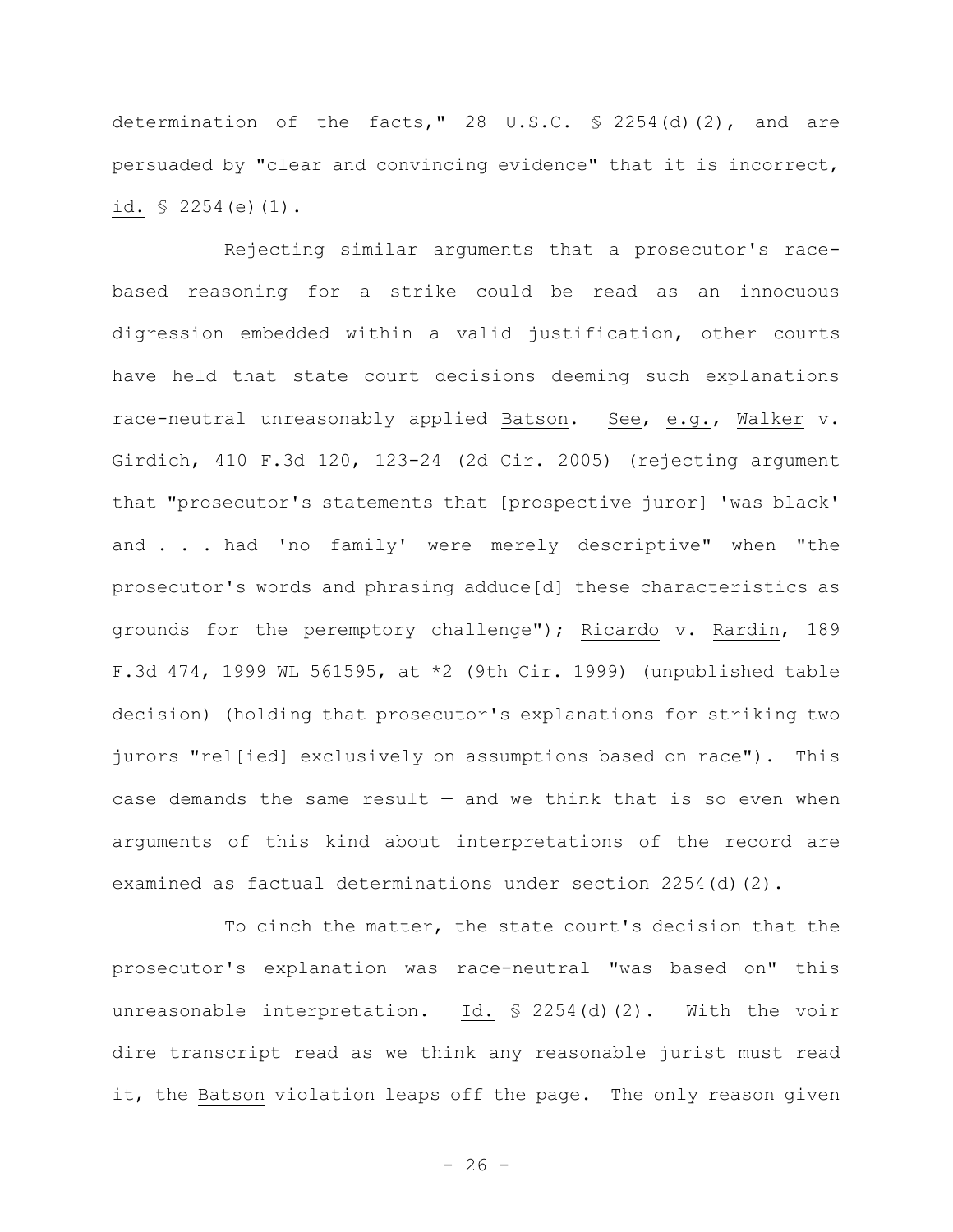for the prosecutor's suspicion that Juror 103 was disinclined to vote quilty  $-$  aside from "common sense"  $-$  was "the State's take" that "he's a member of the African-American community, the defendant at the bar is a member of the African-American community, [Juror 103 is] the only one on the panel who is, and if he were to vote guilty there could be consequences to it." The prosecutor's reason thus echoes the discredited justification for striking "jurors of the defendant's race on the assumption — or [the] intuitive judgment  $-$  that they would be partial to the defendant because of their shared race." Batson, 476 U.S. at 97. In reaching a contrary conclusion, the state court parsed the prosecutor's words unreasonably.

#### **C**

Having decided that the state court must have either unreasonably applied Batson or based its decision on an unreasonable determination of the facts, we must now inquire (without any habeas deference) whether the writ shall issue. A habeas petitioner ultimately must show that he "is in custody in violation of the Constitution or laws or treaties of the United States." 28 U.S.C. § 2254(a). It follows that the petitioner "may not obtain habeas relief if, applying the correct Batson standard, he would still not prevail on his claim." Aspen v. Bissonnette, 480 F.3d 571, 576 (1st Cir. 2007).

- 27 -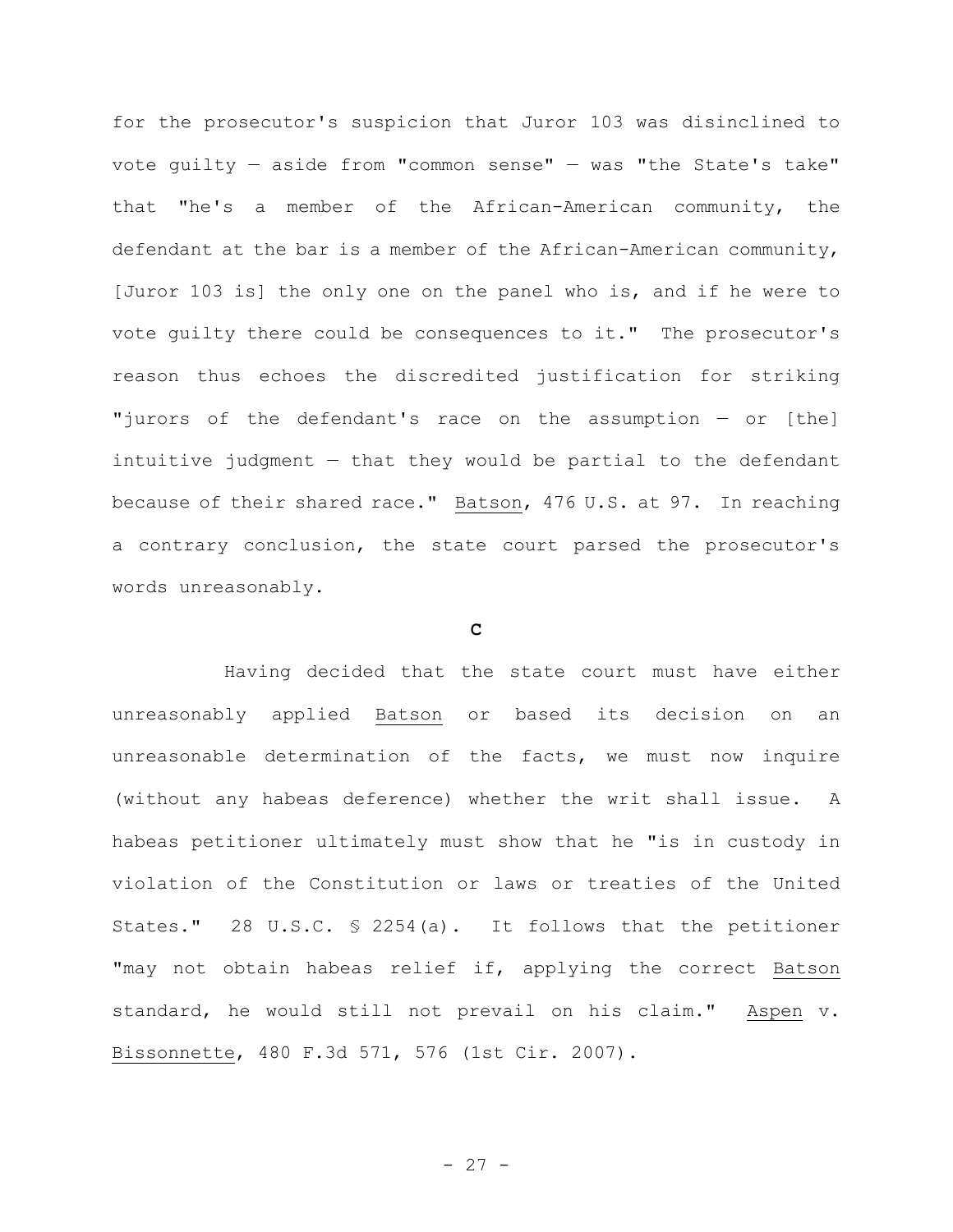We approach the state court record de novo, see id., but we review the trial court's Batson findings for clear error, see Snyder, 552 U.S. at 477; United States v. Lara, 181 F.3d 183, 193- 94 (1st Cir. 1999). Clear error will be found only if, after review of the record as a whole, "an inquiring court 'form[s] a strong, unyielding belief that a mistake has been made.'" United States v. Cintrón–Echautegui, 604 F.3d 1, 6 (1st Cir. 2010) (alteration in original) (quoting Cumpiano v. Banco Santander P.R., 902 F.2d 148, 152 (1st Cir. 1990)).

For the reasons already discussed, we hold that the prosecutor's explanation was inherently discriminatory and, thus, not race-neutral under Batson's second step. The trial justice clearly erred in concluding otherwise. See United States v. Wilson, 884 F.2d 1121, 1124 (8th Cir. 1989) (en banc) (holding that trial court clearly erred in treating as racially neutral prosecution's explanation for strike "that [the black defendant's] friends were more likely to contact . . . a black [juror] than . . . a white" one). Where the trial court already has found a prima facie case of discrimination at step one, the prosecutor's failure to put forth a neutral explanation for his strike at step two will consummate the constitutional violation and the petitioner's conviction will be set aside. See Batson, 476 U.S. at 100. Reversal of the conviction is automatic because, as we have held, a completed Batson violation is a "structural error"

 $- 28 -$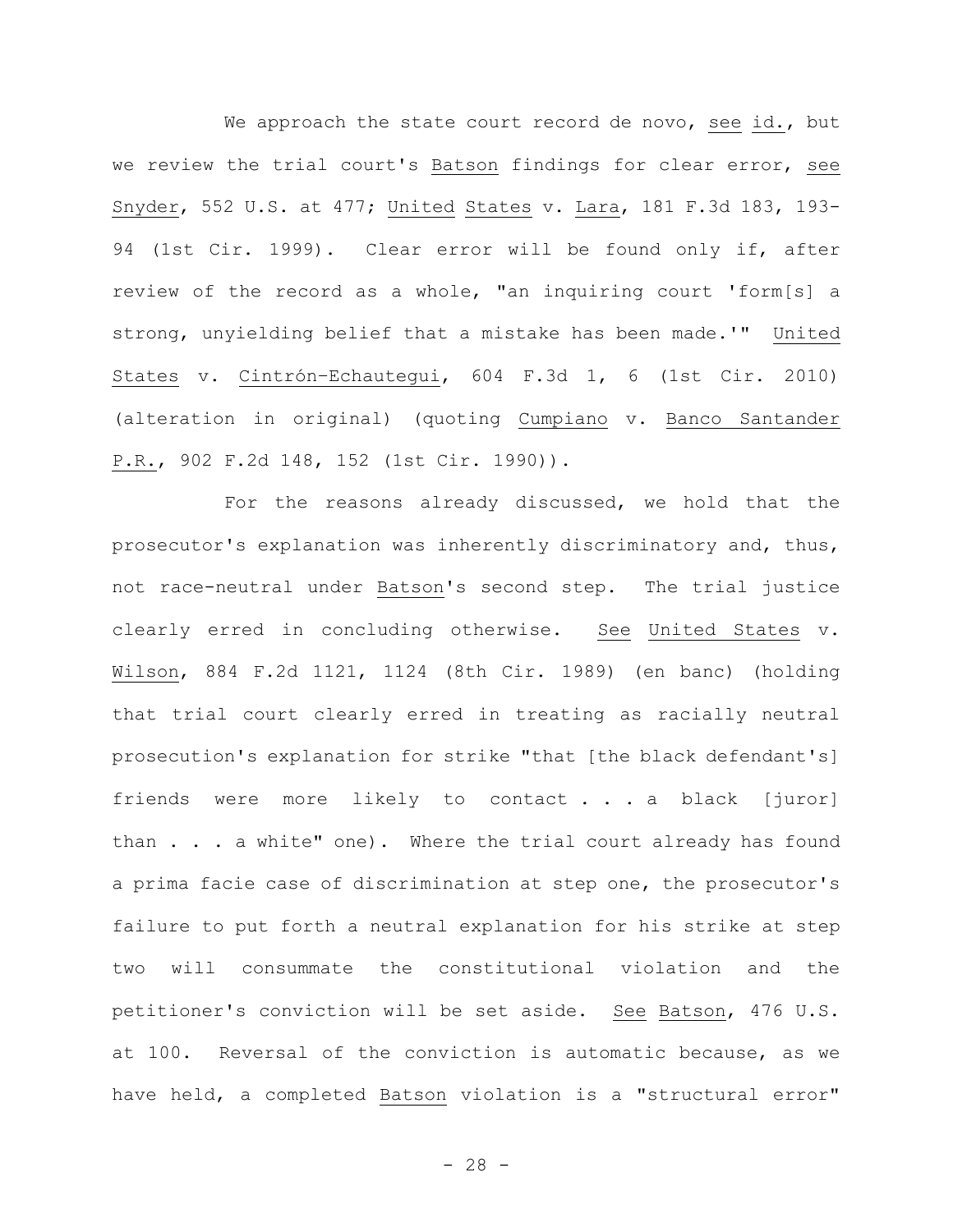that defies harmless-error analysis. Sanchez v. Roden, 753 F.3d 279, 307 (1st Cir. 2014) (citing Scarpa v. Dubois, 38 F.3d 1, 14 (1st Cir. 1994)); see Weaver v. Massachusetts, 137 S. Ct. 1899, 1911 (2017).

Here, however, there is a wrinkle. Because the prosecutor launched into his (ill-conceived) explanation for striking Juror 103 before any Batson challenge was made, no prima facie case was ever found. We must therefore proceed to "[t]he ultimate inquiry" in the Batson milieu, whether the petitioner has proven that "the State was 'motivated in substantial part by discriminatory intent'" in striking Juror 103. Flowers, 139 S. Ct. at 2244 (quoting Foster, 578 U.S. at 513).

We believe that the petitioner has carried this burden and that the trial justice's contrary finding was clearly erroneous. The prosecutor's frankly race-explicit explanation, coupled with the fact that Juror 103 was the only African-American in the venire, leaves us with the strong belief that the prosecutor struck Juror 103 substantially because of his race.<sup>6</sup>

<sup>6</sup> The Supreme Court has left open the possibility that the respondent might be able to prevail by showing that the prosecution's discriminatory intent was "'a substantial or motivating factor' behind a strike" but "was nevertheless not 'determinative' to the prosecution's decision to exercise the strike." Foster, 578 U.S. at 513 n.6 (quoting Snyder, 552 U.S. at 485). We need not address this possibility because, here, as in Foster, the respondent has advanced no such argument. See id. We add, moreover, that the record does not establish that showing on its own; and there is no "realistic possibility that this subtle